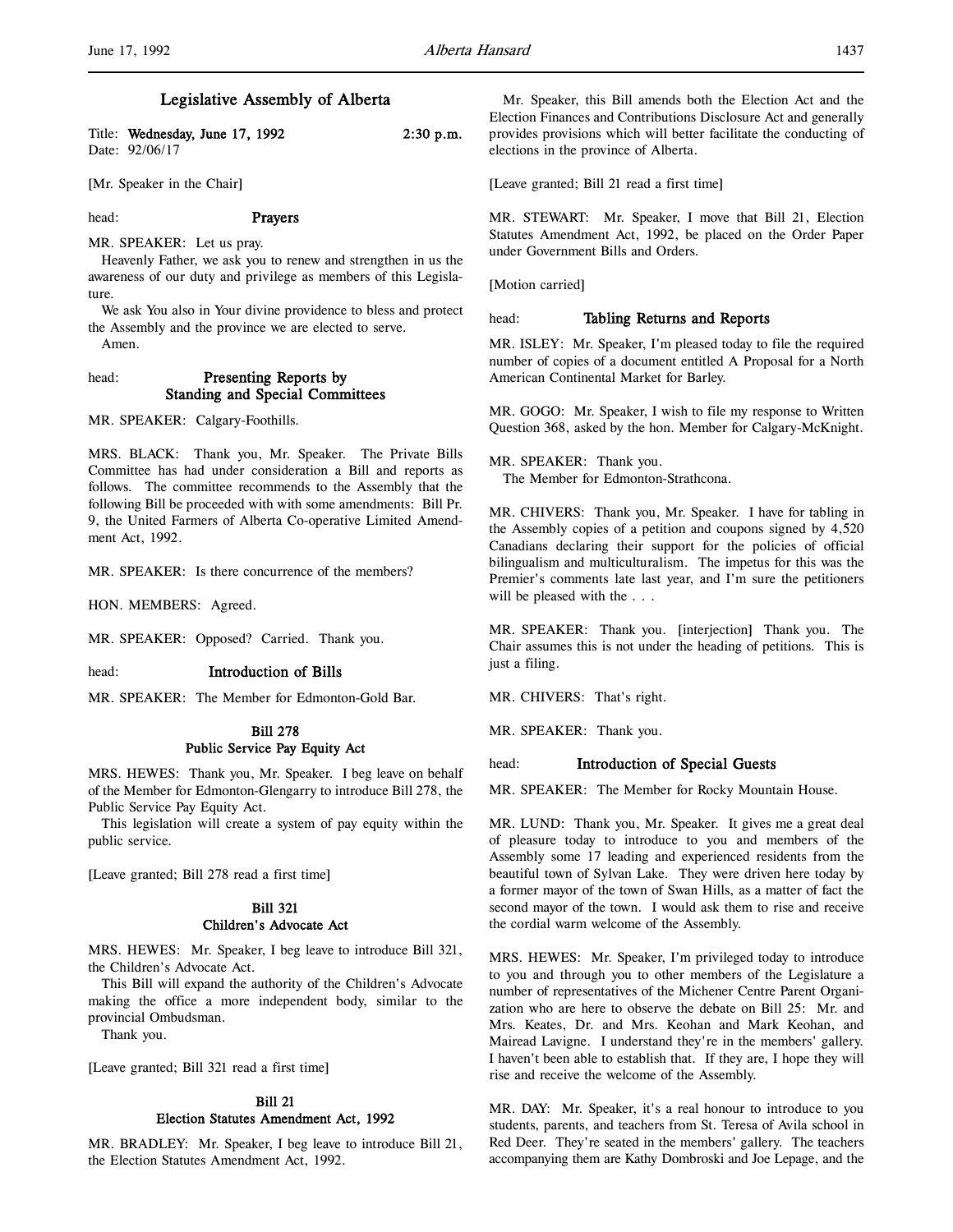parents and helpers coming along on the trip with them are Colleen Caddy, Mr. Erkka Ala-Tauriala, Mrs. Ellen Johnston, and Mrs. Debbie Johre. I'd ask if they would all stand and receive the warm welcome of the Assembly.

head: Oral Question Period

#### NovAtel Communications Ltd.

MS BARRETT: Mr. Speaker, I'd like to file with the Assembly today a copy of a second financing agreement dated March 16, 1992, between GMD Limited Partnership of Greenville, North Carolina; Palmcell, a subsidiary of GMD; and NovAtel. I'll tell you, this agreement makes for interesting reading. Two years before this agreement was signed, NovAtel lent this company \$2 million under the same sort of provision that it was lending everybody else they could find money; that is, no performance guarantees at all. Listen to this – this is really interesting – just one little excerpt from this agreement. It says:

Whereas, GMD has failed to satisfy certain Conditions Precedent specified in the Loan Agreements, the satisfaction of which are preconditions to Lender's obligations to advance funds under the Loan Agreements . . . GMD has urgent need of Working Capital under the Loan Agreements.

What do you think, Mr. Speaker? Sure enough; NovAtel agreed and lent them another half million dollars. My question to the minister responsible, the minister who pulled the plug weeks later, is: how can he tell the Assembly that only three of the companies that NovAtel was financing were failing when in fact at least four now are failing?

MR. STEWART: Mr. Speaker, the hon. member is incorrect. The loan is not in default.

# $2.40$

MS BARRETT: Mr. Speaker, the legal counsel to GMD told our office today, quote: the prospects for GMD's continued operation are grim. In the document that I have just filed, GMD itself said: we haven't got the money to repay you; can you lend us some more? NovAtel said yes. How can the minister assure Albertans that we haven't lost yet another 2 and a half million dollars through NovAtel on this failed American venture?

MR. STEWART: Mr. Speaker, there are no existing indications at all that current provisions for losses have not been adequately provided for.

MS BARRETT: Yeah, and I believe in the tooth fairy, Mr. Speaker.

Another interesting element in this whole story is that a Rusty Irvin, somebody who has a financial interest, that is ownership, in GMD went to work at NovAtel as a salesperson and was privy to a lot of inside information. We discovered that just a few minutes ago, Mr. Speaker. Will the minister now admit that controls at NovAtel were so lax that things couldn't have been worse if they took out ads advertising free money?

MR. STEWART: Mr. Speaker, I think this is another good example of incomplete information, inaccurate information done strictly for political motivation. I will just recite the fact that when the hon. member raises the name of this former employee and suggests that through his influence this company received its loan, the commitment letter in respect to that loan was delivered in 1988, much before any transfer of employment. The commitment letter and the legal obligation with respect to that loan took place in 1988.

MS BARRETT: Yes, and the subsequent happened in 1992.

MR. STEWART: Well, it's not a debate, Mr. Speaker. I'm just saying how important it is to put this matter into the hands of the Auditor General. This sort of political grandstanding and individual investigations are not in the interests of taxpayers. The opposition has got to show more responsibility and more concern for the taxpayers of Alberta than what they are now showing.

MR. SPEAKER: Second main question, Edmonton-Highlands.

MS BARRETT: I'd like to designate that question to the Member for Edmonton-Kingsway, who I'm sure will agree that we need a public inquiry, Mr. Speaker.

MR. SPEAKER: Edmonton-Kingsway.

MR. McEACHERN: Thank you, Mr. Speaker. Yesterday in this Assembly we learned that during the period it was owned by the government, NovAtel lent \$34 million to S & P Cellular Holdings, a Tuscon-based cellular phone company. We learned that S & P is currently in default on one loan and the taxpayers are on the hook for another due in October. We know that S & P used the money to finance a corporate takeover, not to set up a cellular telephone system. Will the minister confirm that NovAtel was advised in a July 9 letter from the company principal, Sarkice Nedder, that S & P was not profitable at that time?

MR. STEWART: Mr. Speaker, again incomplete information, half-truths at the most. Those matters are properly in the hands of the Auditor General. It is our position and our firm position that the Auditor General has got to have every bit of opportunity to deal with these matters first and to have an open and complete review of all matters pertaining to this. The opposition cites example after example which they contend are in default when in cases they are not in default.

Currently we are being advised by the portfolio managers – and I think this is a serious matter – that indeed the portfolio and a number of the accounts are in jeopardy by the types of headlines and the political grandstanding that's going on, and that's not fair to the taxpayers of Alberta, Mr. Speaker.

MR. McEACHERN: Mr. Speaker, he's just worried about whether it would be fair to him or not, and we don't owe that minister anything. He doesn't deserve anything better than he's getting, and that's to be really embarrassed about what he's doing.

In fact, Mr. Speaker, I'm happy to table Mr. Nedder's letter along with another letter written by S & P general counsel, Ronda Byerly, on June 20, 1991, to a New York investment banker, Samme Thompson. In this confidential letter – and it's highlighted and no wonder – Ms Byerly reports that NovAtel's

decisions concerning funding of current acquisitions are now considered on a case by case basis. Thus, no upper funding limit exists at this time.

Is this why NovAtel was racking up such substantial losses and why taxpayers are on the hook: because to NovAtel the sky was the limit?

MR. STEWART: Mr. Speaker, the other day the hon. Leader of the Official Opposition tabled documents in the House, made certain allegations, and just happened to forget about the fact that there were 10 conditions in the letter itself that he didn't refer to. Now, I don't know whether the same situation exists here or not, and that's why we have to put this into the hands of the Auditor General so that he can do an independent review, report back to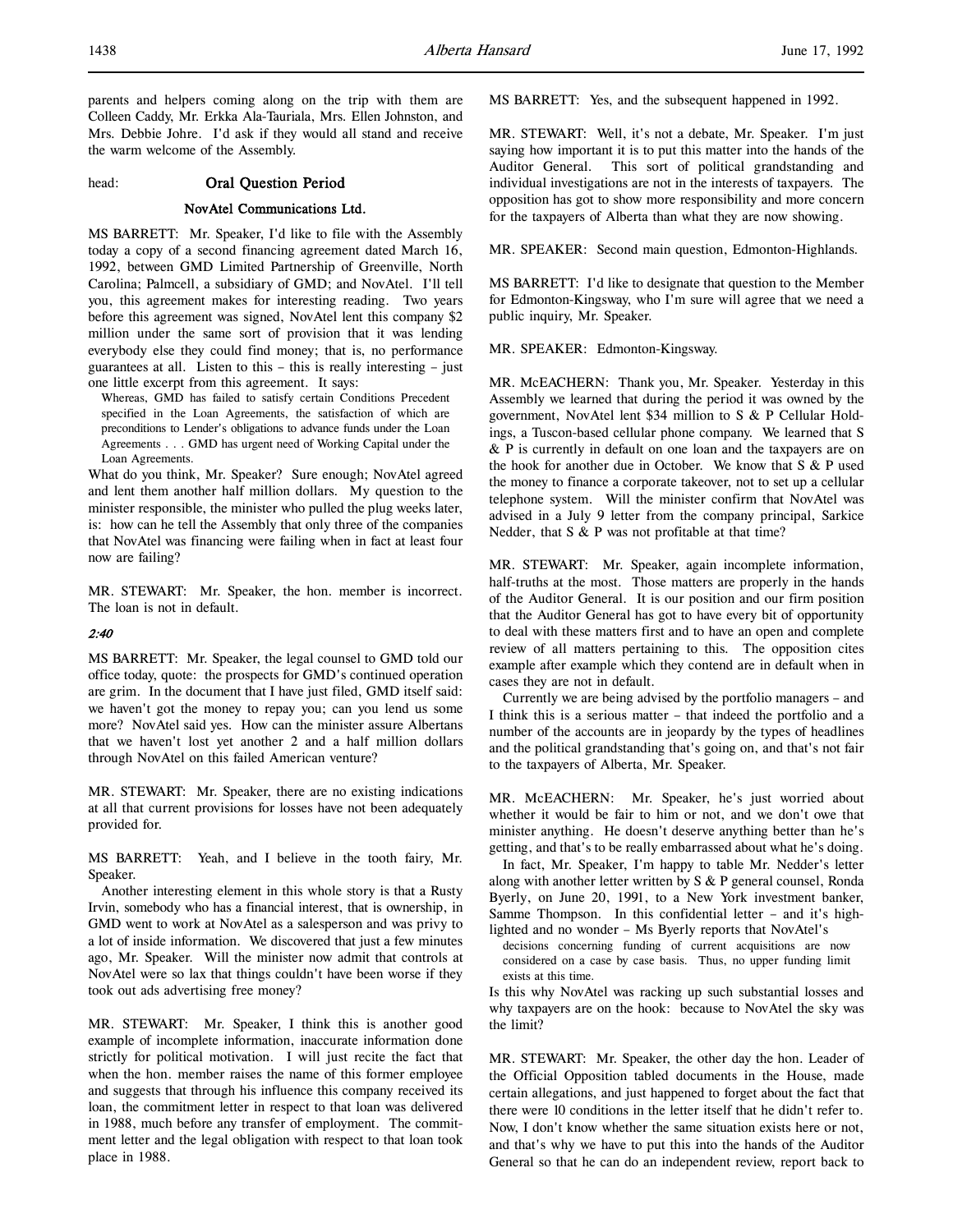the Assembly, not to government but to the Assembly. He's independent, he has the capability of doing this sort of review, and he should do it. We should remove it from the type of political grandstanding that is exhibited to be abroad.

#### MR. McEACHERN: Don't you wish.

In her letter to Mr. Thompson, Ms Byerly refers to a letter from the NovAtel treasurer, Peter Mitchell, a letter that she says indicates that there is no upper limit on the amount that NovAtel would commit to the U.S. corporation takeovers. Now, I've produced most of the story. Will the minister agree to table the letter from Mr. Mitchell?

MR. STEWART: Mr. Speaker, if the hon. member has information that he thinks is so important to this situation, let him put it to the Auditor General on the same sort of basis as we are providing and co-operating fully with the Auditor General.

### MR. SPEAKER: Calgary-North West.

MR. BRUSEKER: Thank you, Mr. Speaker. I, too, would like to ask some questions to the minister responsible for the NovAtel disaster. NovAtel financing operations at one time offered an \$81 million line of credit to CC Communications. This company really had no firm game plan, as indicated by a series of activities that I want to outline. I think it's important that the people of Alberta get a real understanding of the kinds of foolish activities that this government was involved in. In May of 1991 CC Communications, which was being funded by government money, offered to buy General Cellular Corporation, which was also being funded by government money. They wanted to buy it: one government corporation buying out another one. Can the minister explain why this ridiculous situation would be allowed to occur and in fact encouraged by his department?

MR. STEWART: Well, Mr. Speaker, that was yesterday's scenario. I guess they're being repeated one after the other and going back to old territory. That was yesterday's story, and we dealt with it fully yesterday.

One of the points that the hon. member has got to recall is that the parameters with respect to all the systems financing were determined by the NovAtel board, the NovAtel management, in fact even a subsidiary of NovAtel down in the United States in collaboration with the NovAtel board. Those parameters were set, and the financing arrangements were established in accordance with the types of financing arrangements which were prevalent in the industry at that time. They were done for marketing purposes. Those decisions were made, those decisions should be examined, and they will be examined, Mr. Speaker, by the Auditor General.

MR. SPEAKER: Supplementary, Calgary-North West.

MR. BRUSEKER: Thank you, Mr. Speaker. The truth of the matter is that at that time NovAtel was 100 percent owned by the government and this minister was responsible for NovAtel. It's on his shoulders.

Mr. Speaker, I want to go back to that same issue, because by that time, May of 1991, it must have been clear even to this minister that General Cellular Corporation was in deep financial trouble. Will the minister now admit that allowing that ridiculous situation that I just outlined to occur was nothing more than an

end run in an attempt to hide another taxpayer infusion of taxpayer dollars into a company that was failing in the United States?

MR. STEWART: Well, that's nonsense, Mr. Speaker. If the hon. member has information that he feels has something sinister in it, something improper, let him put it with the Auditor General. Indeed, that's the place for this review to take place. These sorts of accusations and allegations without fundamental backing are just destroying the opportunity for the taxpayers of Alberta to fully realize on the systems financing that exists.

MR. BRUSEKER: Mr. Speaker, the only thing that's really preventing Albertans from fully understanding the story is this minister's failure to provide the documents to Albertans.

Mr. Speaker, the ultimate irony in this whole scenario that I want to complete with this third question is that CC Communications received this \$81 million line of credit and then turned around and made an offer to buy NovAtel financing operations. In other words, they wanted to buy the corporation with its own money. So my question to the minister is: since this occurred a year ago, did any alarm bells go off either in NovAtel financing operations, did any alarm bells go off in the department, did any alarm bells go off in the minister's head that maybe something was going on in NovAtel that wasn't quite right?

#### 2:50

MR. STEWART: Mr. Speaker, again we have an example. The hon. member is suggesting that this company may have wanted to make an offer but didn't. The matter of the sale of NovAtel was in the hands of international consultants. They pursued the potential opportunities for sale of the company throughout the world. They talked to 60-some potential buyers. They boiled that down to about 11 that were interested, and we got the unanimous recommendation of the management committee and the international consultant. The advice that we took and the action we took were in keeping with that sort of advice.

MR. SPEAKER: Smoky River, followed by Edmonton-Strathcona.

#### Agricultural Marketing

MR. PASZKOWSKI: Thank you, Mr. Speaker. Yesterday in this House Motion 219 was debated. It was brought forward by the hon. Member for Vegreville, and the intention of the motion was to provide for agricultural assistance to the farmers. It appeared that this assistance would be coming at the taxpayers' expense. Clearly a more effective way and one that all farmers of this province would endorse is a plan for a better price for their grain. One such way is achieving this through the development of a North American continental barley market. To the Minister of Agriculture: what is the status of this opportunity?

MR. ISLEY: Mr. Speaker, the document that I filed earlier, which I hope hon. members will take the time to review, is some good work done by the Alberta Grain Commission, a body that is very often criticized by the Member for Vegreville, and outlines very clearly a proposal under which farmers could have the best of both worlds. They could have the option of marketing their own barley anywhere in North America to any purchaser in North America, or they could have the option of remaining with the Canadian Wheat Board and marketing their barley through the Canadian Wheat Board. I believe it's a win/win situation. I simply hope that politicians and producers will study it closely and carefully and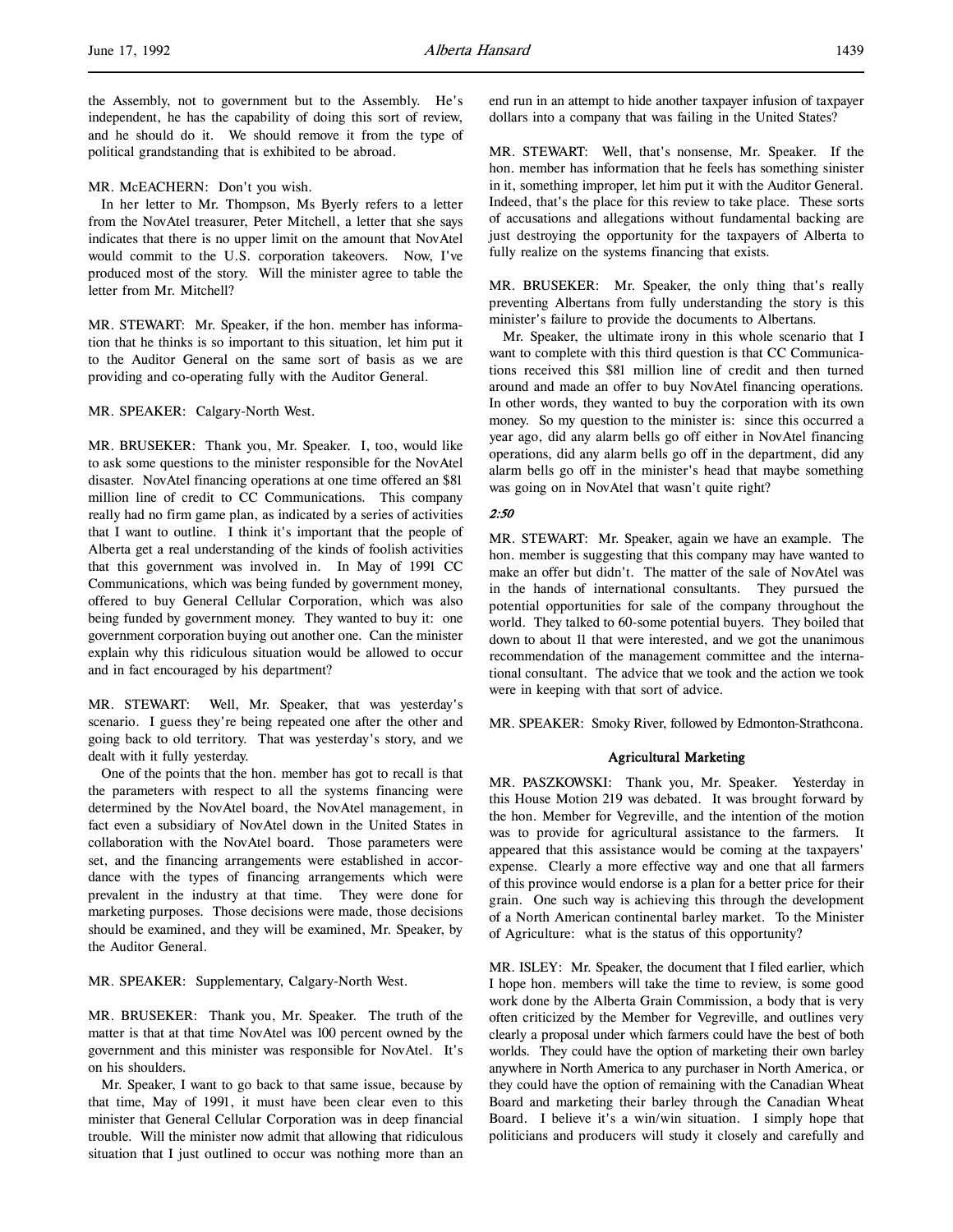free up our progressive farmers who want to do their own marketing.

## MR. SPEAKER: Supplementary.

MR. PASZKOWSKI: Thank you, Mr. Speaker. My supplementary is also to the Minister of Agriculture. I understand the minister recently met with his federal counterpart in charge of grains and oilseeds as well as the Canadian Wheat Board. Would the minister share with this House some of the items that were on the table and discussed?

MR. ISLEY: Mr. Speaker, it is indeed correct that I met Monday with the Hon. Charles Mayer, the minister in charge of grains and oilseeds and responsible for the Canadian Wheat Board, whom we had earlier shared a copy of the proposal with. The purpose of Monday's meeting was to discuss it in more detail. We analyzed the pros and cons, the positives. There was some discussion as to whether there would be leakage out of Canada through the U.S.A. into the world market. I think we concluded that if there were a leakage, it would only be triggered because our producer was getting a better price for his product. I have no idea at this point in time whether or not the order in council will be passed to implement it, but I think that after a thorough assessment there's a good chance we may be able to free up the market for our producers.

MR. SPEAKER: Edmonton-Strathcona, followed by Edmonton-Whitemud.

# Tuberculosis in Corrections Facilities

MR. CHIVERS: Thank you, Mr. Speaker. The Solicitor General's arbitrary and unreasonable denial of access to opposition MLAs to correctional centres gives rise to concerns about what it is that he's concerned about that we might discover if we were allowed to visit. For example, we know that TB testing at Drumheller Institution found a significant increase in positive responses for TB. Will the Solicitor General undertake comprehensive TB testing at the provincial corrections to ensure that the incidence of TB is not increasing?

DR. WEST: Mr. Speaker, I answered this line of questioning yesterday. The Drumheller Institution is run by the federal government. There were probably three questions in here. I'm answering the last. We have a complete and comprehensive health policy within our correctional facilities in the province of Alberta.

MR. SPEAKER: Supplementary.

MR. CHIVERS: Thank you, Mr. Speaker. The situation in the U.S. has been dramatically illustrated by the fact of a very significant increase of TB in the overcrowded institutions in that country. I'd like to draw to the Solicitor General's attention that a couple of years ago Alberta reduced its TB testing program significantly. Since the risks are high and the cost is low, will the Solicitor General undertake to immediately restore full testing for TB in Alberta correctional facilities?

DR. WEST: Mr. Speaker, as a veterinarian I do have a considerable amount of knowledge as it relates to TB, and we were part of the process in helping to eradicate certain levels of TB in the nation over the last many decades. We have health departments and health officials that do an excellent job in looking after such things as TB and its epidemiology, and they're spread throughout

our system. We have come a long way since one of my uncles used to spend time locked away in an Ontario sanatorium many, many years ago. I am very proud of this country called Canada and our health officials and our health structure that has helped to take TB down to a level where we no longer have to have that sort of incarceration for TB.

MR. SPEAKER: Edmonton-Whitemud.

# Administration of Justice

MR. WICKMAN: Thank you, Mr. Speaker. Two teenagers were sentenced Tuesday to probation and community work for their part in the beating and torture of a mentally handicapped man who later died. This was a cruel and vicious act on a likable handicapped youth who volunteered his time in an extended care centre. A sentence of probation and community work is unbelievable. To the Attorney General: will the Attorney General commit to appealing the sentence handed down by Queen's Bench Justice E. A. Marshall?

MR. ROSTAD: Mr. Speaker, in a range of very heinous crimes I couldn't think of one that's probably more heinous than to abuse, degrade, and inflict cruel punishment on somebody who is handicapped. There were four perpetrators in this particular instance: two who received disposition in a court yesterday and two that had been disposed of before. The so-called leader of the group received eight years in sentence less two years for time spent in custody waiting for his trial. The other one received a one-year sentence plus some other community service. I can assure the hon. member and all interested – and I'm sure that's the broad, broad community that is very interested in this – that it is being analyzed and will be proceeded through the appeal if indications are such.

MR. SPEAKER: Thank you. Supplementary.

MR. WICKMAN: Thank you, Mr. Speaker. Again to the Attorney General: how does the Attorney General expect Albertans to have faith in a justice system that is so riddled with inconsistencies that on the one hand we see a sentence of probation and community work for the act that was just referred to and on the other hand we see the sentencing of five weeks in a correctional facility for a 15-year-old youth that skips classes?

MR. ROSTAD: Mr. Speaker, when you lead in with a comment, with due respect, it's usually very, very suspicious of what's following. In this instance that's a preposterous comparison. First of all, I would like to indicate to the hon. member that the Attorney General does not control or influence judges. In the Canadian legal system our judiciary is independent of the executive and the Legislature. As evidence is put before the court, the court in their discretion metes out the penalty based on that evidence. We then look at the evidence that was put before the court to enable an assessment to ensure, on the basis of the facts that were put before the court, whether there can be an appeal. In this particular instance, we've done that.

In the other instance the hon. member refers to, the truancy case, that is also being appealed, but that is being appealed because the other side thought the decision was not done correctly. I'd also like to clear up for the member, who obviously hasn't been listening for the last two days in the Legislature: the child was not put in jail because of truancy; he was put in jail because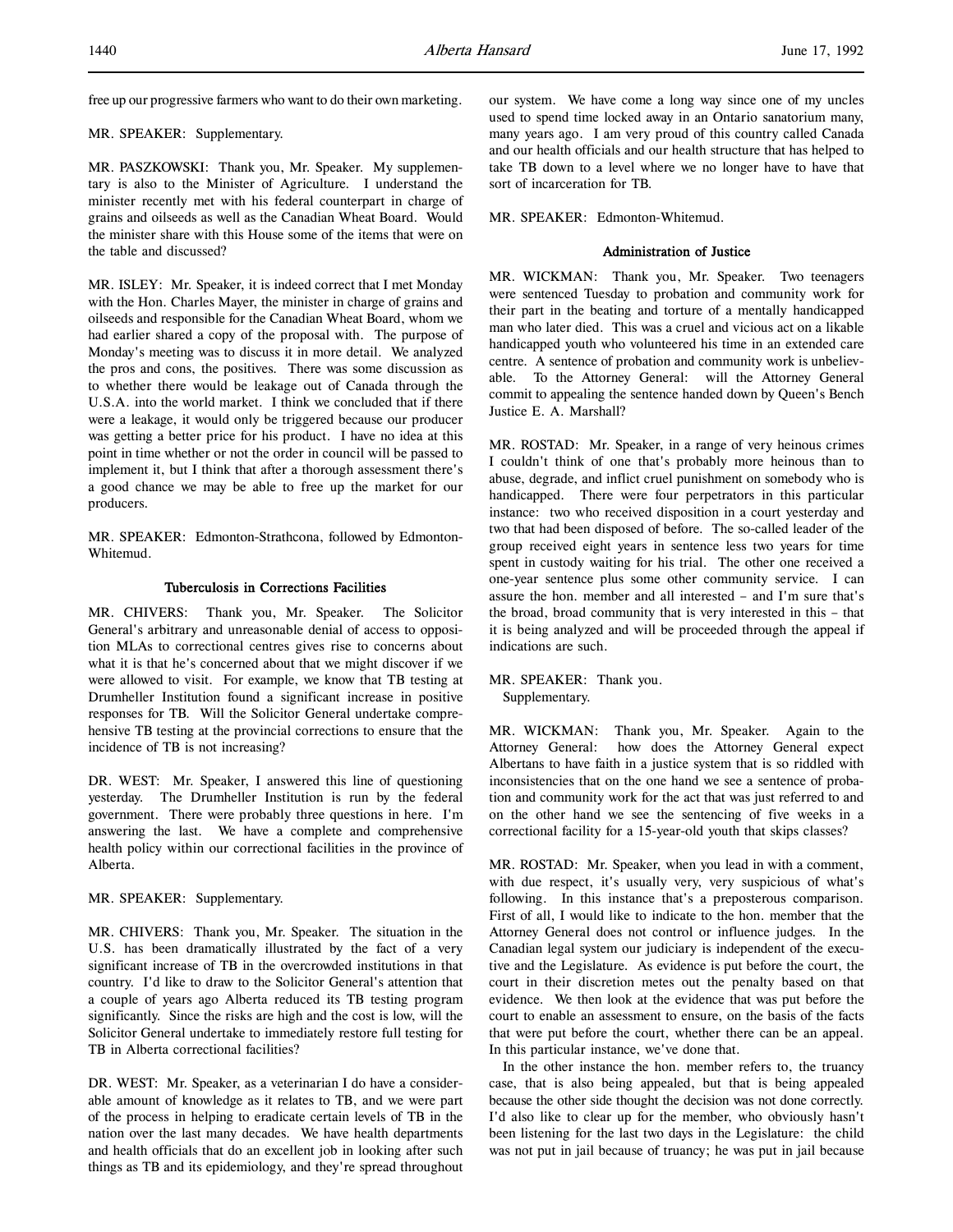he did not live up to an order of the court. That is a completely different situation.

# 3:00 Constitutional Reform

MR. PAYNE: Mr. Speaker, my questions today are directed to the Minister of Federal and Intergovernmental Affairs regarding his timely meeting yesterday in Calgary with Claude Beauchamp, a prominent Quebec businessman involved heavily with the Quebec business organization Regroupement de la constitution et economie. Can the minister report any progress made with respect to the Quebec business communities understanding of and possibly support for Alberta's Senate reform position?

MR. HORSMAN: Mr. Speaker, I had the opportunity yesterday, as indicated by the hon. member in his question, to meet with M. Beauchamp. He gave me his reasons for advancing a proposal to reform the Canadian Senate which would involve a weighted system of votes although there would be equal numbers from each province. It also gave me the opportunity, however, to expand upon and explain to him why Albertans feel it is so important to have a Senate which truly reflects the interests of each of the member states in the federation, the provinces. We had a very useful dialogue.

I wish I could say that I came away from the meeting with an endorsation by Mr. Beauchamp of our proposal, which has of course been well researched in advance by the people of Alberta over a period of almost 10 years now. I can't say that, but I certainly think he has a better understanding of the depth of feeling that Albertans have for this issue. As we have expressed concern for and recognition of the depth of feeling in Quebec for their desire to be recognized as a distinct society relative to their language, culture, and civil law, so also it is important that I impressed upon him and he started to understand the depth of feeling that exists in western Canada to see a Senate that truly reflects the federal principle in the federal Parliament.

MR. PAYNE: Mr. Speaker, in view of the province of Quebec's absence from the constitutional reform negotiating table, I would like to ask the minister if M. Beauchamp shares the Alberta view that his province should indeed be at the table during this Canada round?

MR. HORSMAN: Well, Mr. Speaker, I certainly impressed upon him how deeply we feel is the importance of Quebec returning to the table so that we are not receiving their views through the mouths of others, no matter how highly regarded those mouths might be. We must know and hear directly from Quebec what their concerns are and how they respond to the concerns of Albertans and other people in western Canada and in the smaller provinces, particularly with respect to reforming the Senate.

Yes, M. Beauchamp recognizes the importance of Quebec returning to the table, but he emphasized to me again the views expressed by Quebec through him and as we've heard them clearly defined to us that Quebec will not return to the table until such time as they are guaranteed a veto on future constitutional change. Therefore, there is a real dilemma for all of us. In the days and weeks ahead, I hope that we can resolve that dilemma, but I made it absolutely clear to M. Beauchamp that Alberta will not consent to a veto for Quebec or Ontario until such time as we receive meaningful, true Senate reform based upon the model which has been developed here in Alberta. It's known as equal, elected, and effective.

# Farm Credit Stability Program

MR. FOX: Thank you, Mr. Speaker. The farm credit stability program has made over \$2 billion available to farmers by way of 9 percent loans from banks. It's a good program for farmers but even better it seems for banks, which make over \$58 million a year for administering this low-risk, government-guaranteed program. Now, recognizing that this cost is almost three times the cost of loan adminstration through the province's own ADC, will the Minister of Agriculture agree to end this sweetheart deal with the banks, take the administration away from them, give it to ADC, and save the taxpayers some money in the process?

MR. ISLEY: Mr. Speaker, the Provincial Treasurer may wish to add some comments since the program is administered through his department.

## SOME HON. MEMBERS: He's not here.

MR. ISLEY: Well, I'll make him aware of the question.

I will respond to it first as well. I think the hon. Member for Vegreville misses a number of points when he grabs one figure and says that there's a sweetheart deal here. If he thinks the thousands of loans that were done under the farm credit stability program could be delivered through the organization of the Agricultural Development Corporation, he has a lot to learn. We would have to build up a very big bureaucracy at an ongoing cost. We would then have had to direct farmers to deal only with one financial institution.

I think if we were ever to redo a program as attractive and good for the industry as the farm credit stability program was, we would follow the same wise decision of delivering it through all of the financial institutions – the Treasury Branches, the credit unions, and the chartered banks – giving the farmer the right to choose which lending institution he would use. I think any credible analysis would show that that would be the cheapest way of doing it.

MR. FOX: Well, maybe the minister should give taxpayers the right to choose, because they want their money spent wisely, according to commonsense priorities, and want it to benefit farmers and the communities they support, not banks.

I'd like to ask the minister: because the \$40 million that could be saved through our proposals here could be used either to lower the interest rate on all of the farm credit stability loans from 9 percent to 7 percent, could be used to make it into a revolving program to make new money available, or could be used to enhance the existing beginning farmer loan program, I'd like to ask the minister which of these positive New Democrat proposals he's actively considering?

MR. ISLEY: Mr. Speaker, I would be very interested in where the hon. Member for Vegreville took his economics course. I would be very interested in seeing the analysis where he suggests that that program could be delivered for \$40 million less than it is today. If the hon. member is making that claim, then I think he should file in this House his economic analysis and how he's going to show those cost savings. I realize that it is a philosophy of the NDP for the state to control everything, but I have certainly never been getting lobbied from the farmers of this province to restrict their borrowing opportunities. I challenge the hon. member to put forward his analysis which is going to show the savings of \$40 million.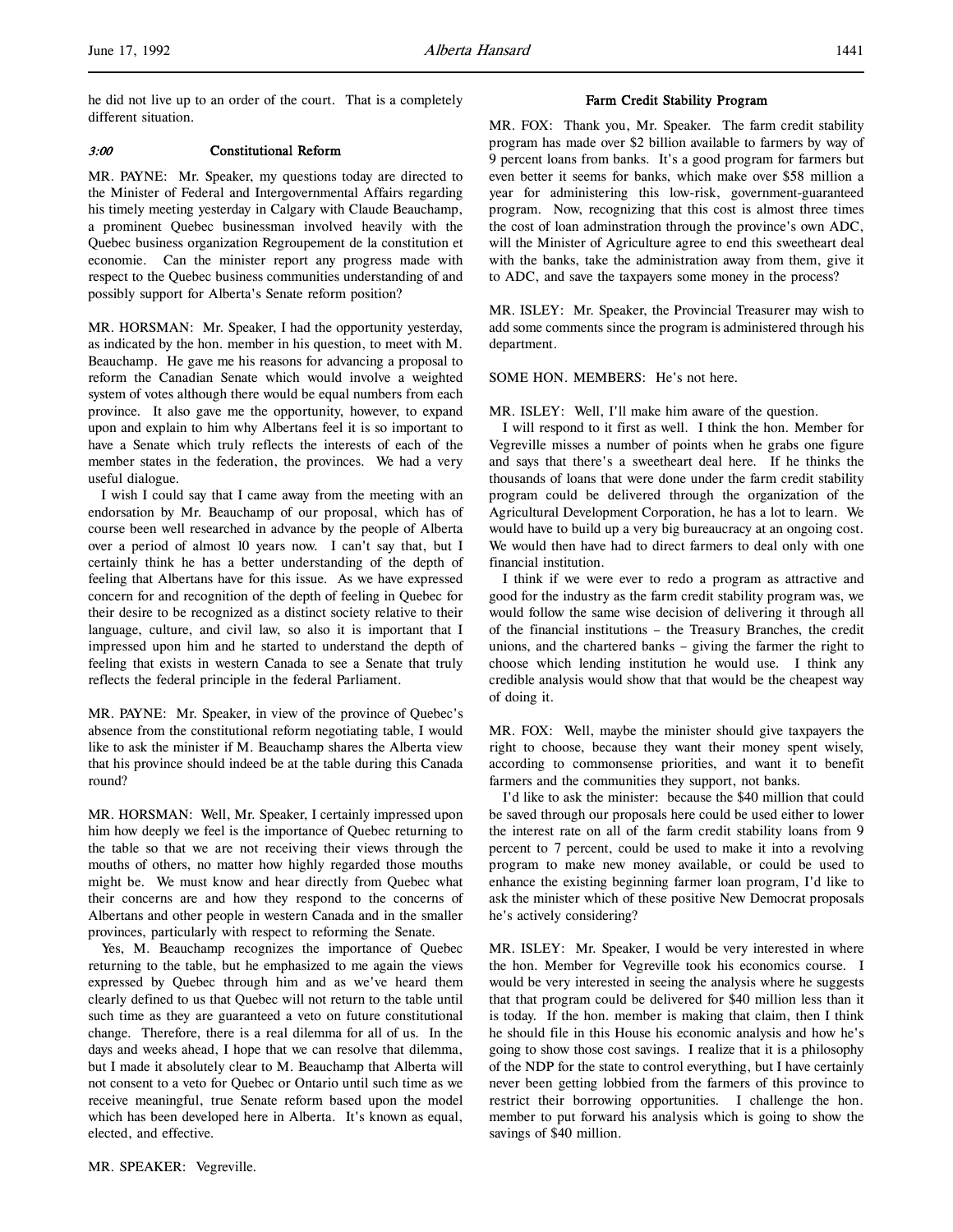MR. SPEAKER: Calgary-Forest Lawn, followed by Edmonton-Gold Bar.

# Plains Indian Cultural Survival School

MR. PASHAK: Thank you, Mr. Speaker. The Calgary board of education has put the Plains Indian Cultural Survival School on notice that at the end of 1992-93 they will no longer be funding students over the age of 20. This decision will in effect put the future of the school in doubt because two-thirds of its enrollees are adults. The board is forced to make this difficult decision because the province has been unwilling to properly fund the adult education programs in this province. My question is to the Minister of Education. Will the minister take the necessary steps to ensure that the unique and beneficial programs at the Plains Indian school remain in operation and available to native students in Calgary?

MR. DINNING: I will do my best, Mr. Speaker.

MR. PASHAK: Mr. Speaker, as the minister knows, the closure of this Plains Indian program will be a great loss to the native people not just of Calgary but of Alberta. Many of the native adults from the Plains Indian school will show up at the Viscount Bennett Centre to further their education, only Viscount Bennett does not have the ability to accommodate these students because provincial funding for adult education has been capped. My question is to the minister. How does he expect Viscount Bennett, another adult education program, to meet the Premier's objective of a high school diploma for all 25-year-olds when funding is not provided for these increasing demands?

MR. DINNING: Through good management, Mr. Speaker.

# 3:10 Social Assistance Policy

MRS. HEWES: Mr. Speaker, in answer to my question some days ago, the Minister of Family and Social Services left the impression that the situation of issuing welfare cheques to employees of his department when payroll cheques were not forthcoming was a single isolated incident committed by one individual. The actual chain of events shows something quite different, and perhaps the minister needs to be reacquainted with this case. My question to the minister is: does the minister know that this was not just an individual action but that it was condoned by a top-level supervisor at headquarters and had been an accepted procedure by his audit section?

MR. OLDRING: Mr. Speaker, again I would remind the member that, as she knows, this particular matter is before the courts, so I have to be somewhat cautious in the response that I give. Let me say this. For the most part we have very dedicated, committed workers that work within the parameters and within the framework and within the guidelines and policies of this department. Regrettably there have been some exceptions to that, and if there are exceptions, we will act very quickly, we will act very swiftly, and we will act appropriately. In this instance, because of the gross improprieties that did occur, we've stepped in with the full force of the law, and it is now before the courts.

MRS. HEWES: Mr. Speaker, that certainly doesn't explain where the payroll cheques were. Why didn't the people get paid? Employers can't get away with this kind of thing.

Mr. Speaker, how was the practice allowed to happen? What assurance is there from the minister that it's not happening throughout the province?

MR. OLDRING: Well, Mr. Speaker, obviously there are in place remedies that are available. From time to time if there are situations where payroll cheques are delayed, whatever the reasons might be, there are remedies available that can occur within policy and procedures. They're available very quickly. Obviously, we want to be a good employer. We are a good employer. For the most part we get cheques to employees on a very timely and in an appropriate manner. If in some unusual circumstances for some unusual reasons there are delays, there are remedies available within practice and within policy.

# Administration of Justice

(continued)

MR. DAY: Mr. Speaker, yesterday the shocked and grieving mother of a deceased 24-year-old, mentally impaired Edmonton man is reported to have said:

They assaulted my son and beat him and beat him and beat him and tortured him . . . His life was worth more than probation, my God.

I just have no faith in the justice system, none whatsoever.

She's referring, as we've heard, to the fact that two of the individuals involved in this inhuman torture and beating received probation and community service. As the Attorney General is considering the appeal, will he also please find a way to communicate to the judiciary of this province that the young offenders themselves tell us that community service for violent crime is an absolute joke and that because of an out-of-touch parole board system the eight-year sentence given to one of the men in fact could be as little as 16 months? Will he please communicate these frustrations to the judiciary so that some faith can be restored in our system?

MR. ROSTAD: I will.

MR. DAY: Mr. Speaker, I also understand that there is some difficulty for us as elected people in terms of communicating directly with judges. Can the Attorney General advise us today if there is a means where the public themselves can call, phone judges and let them know their feelings on cases like this? Is there a means or a channel to do that?

MR. ROSTAD: Mr. Speaker, judges are not immune from corresponding with individuals on a full range of matters. They certainly would not be able to discuss a case that was before them in any view. Frankly, I should advise the Assembly that this matter is definitely before the courts, and we should allow the courts to go through, as I mentioned, the appeal, if that's where it ends up, and let the disposition come. Frankly, your comments through Hansard or through papers or through individuals are very, very important, and judges are not immune, as I mentioned, from taking those communications.

MR. SPEAKER: Stony Plain.

# Speech Therapy

MR. WOLOSHYN: Thank you, Mr. Speaker. On Monday, June 8, the Minister of Education stated that he expected school boards to provide special ed services that they are responsible for regardless of the cost. I assume he holds Alberta Health equally responsible to provide their mandated programs to schools. School boards across the province have indicated that the level of speech pathology services is severely lacking, resulting in children being deprived of their rights to achieve their potential in school and hurting their preparation for life. Will the minister guarantee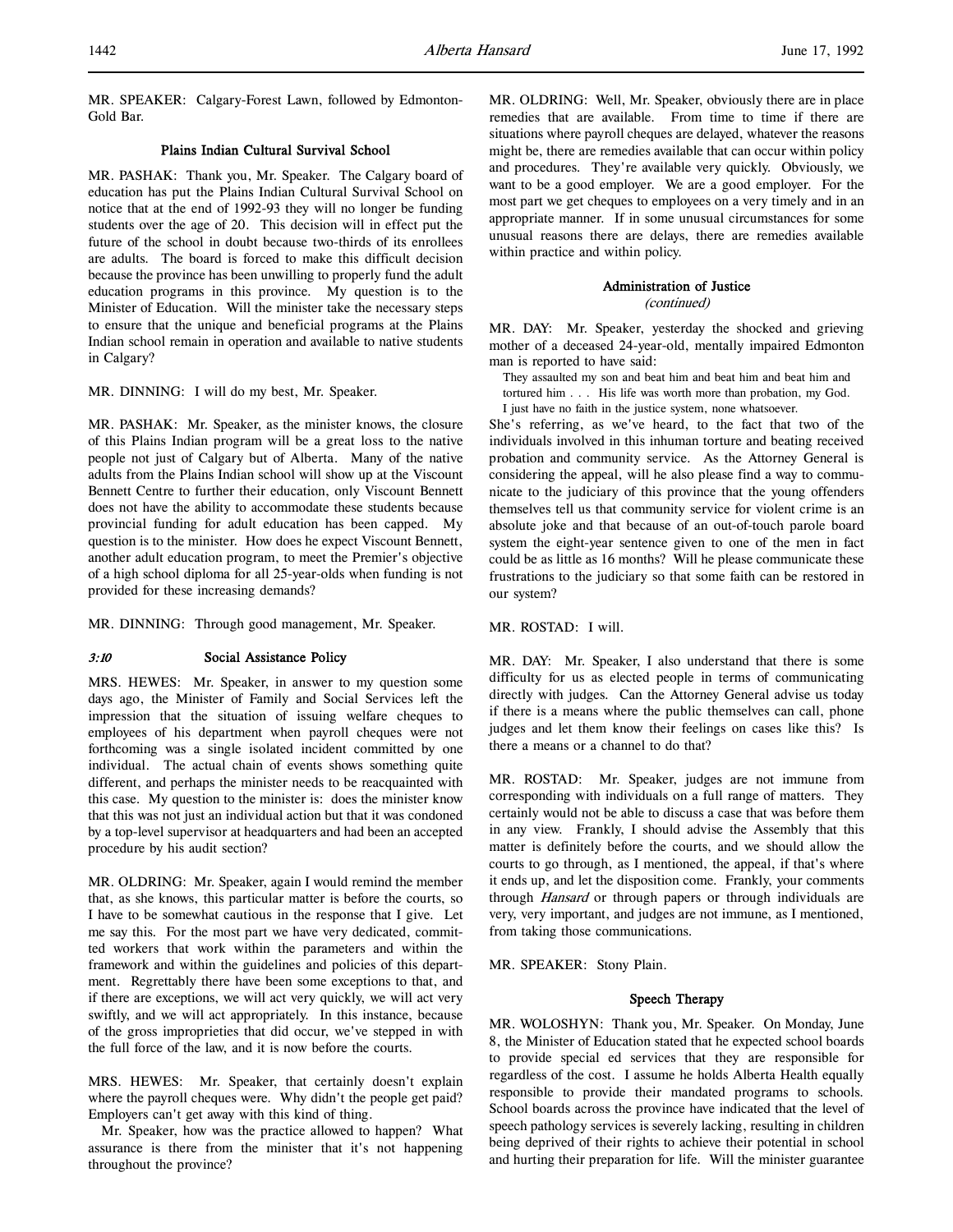MR. DINNING: Mr. Speaker, I will raise the matter with the Minister of Health upon her return to the Assembly.

MR. WOLOSHYN: Mr. Speaker, we have an Education minister who insists that the local school boards provide services they cannot afford to deliver, and we have a Minister of Health who is permitting health units to withdraw mandated services such as immunization, TB, and speech therapy from specifically the provincially operated school on the Enoch reserve called Kitaskinaw. When will the Minister of Education – and this is within his mandate – ensure the reinstatement of health services to Kitaskinaw school by either accepting financial responsibility on behalf of the health unit or negotiating payment from federal Health and Welfare, as I urged the Minister of Health to do some time ago?

MR. DINNING: Well, Mr. Speaker, the hon. member has generously offered to bring representatives of the school and the band council in his constituency into my office for a discussion in the next few days or weeks, and I look forward to having the discussion with them at that time.

MR. SPEAKER: Calgary-McKnight.

### Copyright of Educational Material

MRS. GAGNON: Thank you, Mr. Speaker. The Minister of Education has found another devious method of off-loading expenses onto local school boards. My question today deals with the issue of copyright. Alberta Education is negotiating a contract with Can-Copy, a collective of publishers of print material who have the authority to sell their copyright for \$1 per student. All school boards must participate in this provincial plan. My question to the Minister of Education is this: because many school boards are in dire financial straits, will the minister change his mind and arrange for the government to cover the costs of this program rather than deduct it from the school foundation program?

MR. DINNING: No, Mr. Speaker.

MRS. GAGNON: The man of few words has been very glib lately, Mr. Speaker.

My second question. Could you tell us this much, Mr. Minister: does the contract with Can-Copy limit the numbers of copies teachers can use? This is very important especially for elementary teachers to know. Who will . . .

MR. DINNING: Oh, I thought there was another question coming, Mr. Speaker.

I appreciate that the hon. member is looking for more information, and now that she's asked me a question, I can do that. The whole purpose of copyright, as all members of this Assembly know, is to protect the ownership of intellectual property, whether it's books or magazines or newspapers or video materials or what have you, and it's something that is fundamentally important. What I admire a great deal about the teaching profession is how much they respect the ownership and the protection of the ownership of that intellectual property. School teachers go to great ends not to break that copyright that's associated with those materials.

Mr. Speaker, our efforts are to respect that ownership but at the same time maximize its availability to teachers and to schools and to students to enhance children's learning. I think that we're on the right track. My colleague the hon. minister of public works may want to supplement my answer, because his department is helping us to negotiate this contract to ensure that for the minimum cost a maximum amount of educational material, literary material – books and other material – is available to our teachers so that they can share it with their students.

MR. SPEAKER: Wainwright.

#### 3:20 Waste Incineration

MR. FISCHER: Thank you, Mr. Speaker. My question is to the Minister of the Environment. Finding suitable landfill sites and disposing of garbage have been problems for many of the communities throughout the province. Alberta Environment and the Wainwright Regional Incineration Authority have set up a research incineration facility in Wainwright. The first burning system within the incinerator was unsuccessful, as, among other things, it failed to meet emission standards. The transition to a new technology has been very slow and painful. Could the minister indicate what the status of this project is now?

MR. KLEIN: Quite simply, Mr. Speaker, we've allocated about \$2 million to this project, and we understand that the costs have escalated from 1990 costs of about \$2.4 million to something in excess of \$4 million, so we're short about \$2 million. We're working with the Wainwright Regional Incineration Authority to find the additional \$2 million. Perhaps there could be some funding through the federal government's green plan, but we will be meeting shortly with the authority to determine various funding alternatives.

We believe that the research is necessary, especially as it relates to regional systems and smaller municipalities. We know that you can get a fairly clean burn if you're consuming a lot of municipal waste, but what we're trying to do is get the same kind of burn, a clean burn, on much smaller units. That is the purpose of the experiment.

MR. SPEAKER: Wainwright, supplementary.

MR. FISCHER: Thank you. To the minister. As our landfill sites are beginning to get very full and we're near the airport and our airport authority is not wanting any expansion there, could the minister indicate what time limits we've got for approval from your department?

MR. KLEIN: Well, I could say: in the fullness of time. We're going to try and meet with the authority within the next two or three weeks, and hopefully at that time we can, first of all, explore alternatives for funding from elsewhere and, if not, put in place a schedule to fund this particular project. We're still looking for completion of the project by September of 1994.

MR. SPEAKER: Edmonton-Calder.

### Day Care System

MS MJOLSNESS: Thank you, Mr. Speaker. In responding to concerns about day care quality, the Minister of Family and Social Services has indicated that minimum standards are in place for child care and that parents have a choice in selecting care with higher standards if they so wish. What this minister forgets is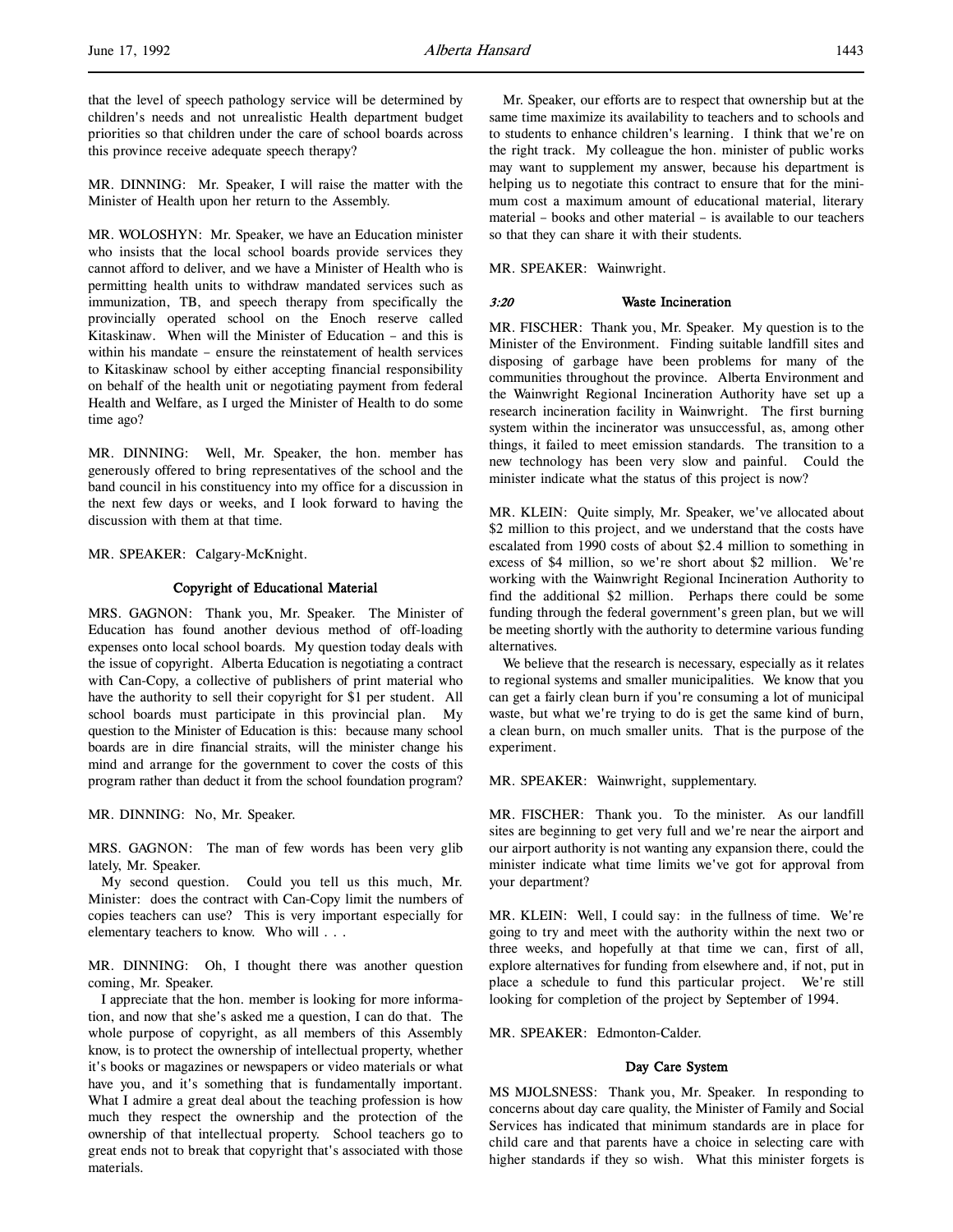MR. OLDRING: Mr. Speaker, the member knows full well that a large component of the reforms that we brought forward involve the shifting of additional dollars into the subsidy side. In the last couple of years we have seen significant increases to the subsidies that we are providing to low-income families as well as an increase in the ceiling those subsidies are available under.

MS MJOLSNESS: Mr. Speaker, operating allowances are being decreased, and we don't know what the subsidy levels are, but one thing is for sure: the fees that the parents have to pay are increasing. We know of a mother of four children who, because she could not pay for her day care fees, went on social assistance. That's the kind of choice this minister is giving a lot of families. I would ask this minister: is this the type of choice the minister expects parents to make, or will he commit to raising subsidies to a level where parents truly have a choice for themselves and their children?

MR. OLDRING: Mr. Speaker, the member by her own acknowledgement in her preamble pointed out that she doesn't even know what the subsidy levels are. She's saying that they have to be increased, but she doesn't even know what they are. I guess that as a starting point I need to provide her with that information so she knows what it is she's starting with.

In terms of affordability of day care, Mr. Speaker, again I would point out that an independent survey of day cares right across Canada pointed out that Alberta had the second most affordable day care in all of Canada, second only to New Brunswick. So I think that's a fairly significant point to make. Because of the commitment we've made as a government, because of the effort we've made to work with day care operators and with parents and advocacy groups, we have been able to make sure that there is affordable day care in Alberta. We've been able to make sure that there are reasonable standards in Alberta.

That's in stark contrast, Mr. Speaker, to what other provinces are experiencing. I know that I've mentioned Ontario in the past, a very grim situation there, where the day cares are beyond capacity, the waiting lists are lengthy, the costs are high. Again, I come back to our situation in Alberta. We have a reasonable vacancy rate. It does afford parents some choice to be able to make in terms of which day care is appropriate for their child.

So overall, Mr. Speaker, a good situation in Alberta, and we're working to make it better.

|  | Orders of the Day |
|--|-------------------|

# head: Government Bills and Orders head: Second Reading

# Bill 1 Constitutional Referendum Act

MR. SPEAKER: The hon. the Premier.

MR. GETTY: Thank you very much, Mr. Speaker. I'm pleased to move Bill 1, the Constitutional Referendum Act.

I think all members know that this legislation is very significant legislation, unprecedented in our province. I'm pleased to move

it because I think this legislation recognizes a fundamental truth of our democracy and certainly of our country, and that is that a Constitution, while it is a law that governments must obey and observe and at times like now try to improve and negotiate, is a special law because it is a law that really belongs to the people. I think, Mr. Speaker, that upon reflection, when we were dealing with the Meech Lake accord, we did not adequately observe the needs of the people in being able to comment and decide on, in that case, the Meech Lake accord package, but we are determined not to have that happen again. It follows, of course, that if the Constitution belongs to the people, then they should have the last say on it.

Now, I know that this type of legislation, a referendum on the Constitution, is not going to be easy to handle. We'll have to make sure that questions are prepared carefully. We'll have to make sure that the people of our province who will be casting the votes have all the information necessary in order to make the right selection.

I have heard a lot of discussion these days on the national scene about referendums. I've heard some people say that they want them. I've heard people say they don't want to have one. I've heard people say: well, we'll have one, and we'll use it in some way to beat the provinces into line. I've heard others say that it's a good way to make sure that a constitutional package can be put together and forced on those who don't support it.

## 3:30

Well, our referendum legislation didn't come at someone's whim in that way. Our legislation is the result of asking the people of the province what they wanted in terms of a constitutional package and then, of course, the question as to whether they wanted to have a voice in the final decision. As members know, with the select committee chaired by the Deputy Premier and with the co-operation of all members of this Assembly, all the parties, we've had that extensive consultation with the people of Alberta. It was clear that they felt very strongly about their Constitution, they felt strongly about what should be in the package, and it has made up the Alberta package as we have participated in constitutional discussions in the past weeks and months. They also clearly wanted the right to have the final say. That is really why we have this legislation before us today.

It's different as well and significant as well in that this is not merely seeking advice. I know that most referendum legislation that's being discussed is really like a kind of plebiscite. Well, this is not that type of legislation. This legislation is binding upon the government of Alberta, and no constitutional amendments will go before this Assembly that haven't first been approved by the people.

So, Mr. Speaker, while some are apprehensive about that in that it is new and there's always a certain anxiety about doing something that's completely new, I urge the members to support the legislation. It is breaking new ground in the same way as our Senate election legislation where we were following a path that no one had trod before. Well, here in Alberta we do not have a path to follow in terms of this type of referendum legislation, but I urge members to take it on, have the courage to provide this opportunity to Albertans.

I think of the Throne speech this year, Mr. Speaker, and I just refer to one line in it. It says:

Throughout the upcoming months, crucial months for the future of our nation, my government will continue to promote the ideals that Albertans have expressed to us – unity, equality, and respect – in addressing the constitutional realities in Canada.

We have pursued those constitutional realities in the national debate, and I must say that they are complex and difficult debates; as a matter of fact, I think even dangerous debates. I think it is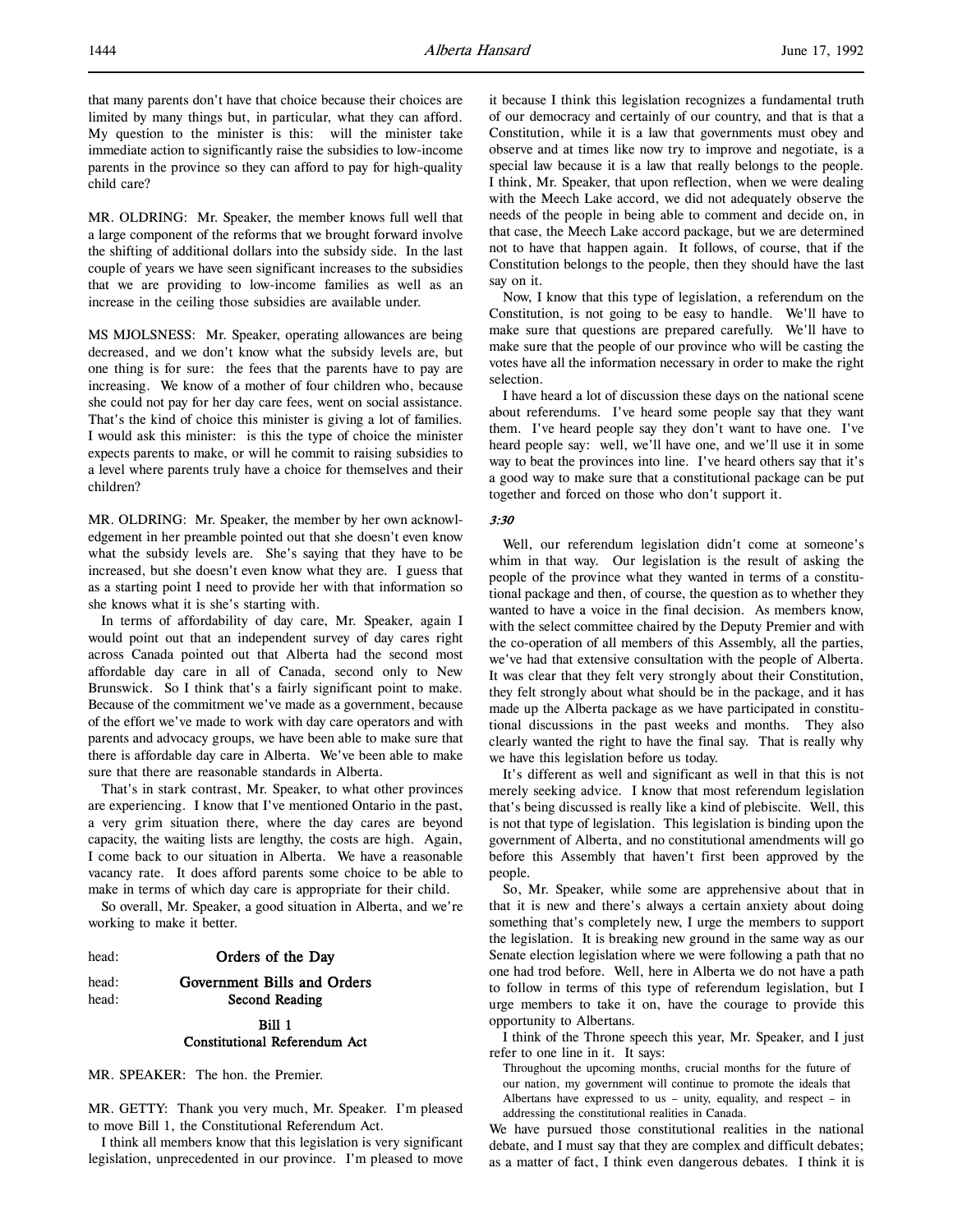necessary at this historic time in our country's development that we make sure that the future Constitution, a Constitution that will guide us for perhaps the next 125 years, is one that reflects the needs of all Canadians and certainly one that reflects the needs of Albertans.

I say that it's a complex and serious debate, and I hope very much that we have a package to recommend to the people of our province. Nothing would make me happier than being able to do that, but I can't at this time give any assurances that that will happen. I can say this: that while there are many options for constitutional change that are now being discussed, there will not be a recommendation to the people of Alberta from this government which endorses the status quo.

There has been a history, almost 125 years, where in some ways the west has had to take a secondary position in our national decision-making, almost a second-class citizen point of view, because we have had the House of Parliament dominated by Ontario and Quebec. We do not want that to continue into the future. We recognize that the House of Commons, because of the huge populations in Ontario and Quebec, will by the democratic policy of one person, one vote always be dominated by those two provinces. But Parliament must not be. We have been urging the governments of Canada, Ontario, Quebec to make sure that while the large provinces can dominate the House of Commons, and while they have six of the nine Supreme Court judges – and when you think of it, it's a remarkable reflection of Canadian flexibility that the rest of the country would agree to only three Supreme Court judges between all of the rest of us. Nevertheless, we realize that. Certainly unity cannot be served in the future if at the same time the provinces of Ontario and Quebec, supported or not by the government of Canada, feel they must now have the Senate continue to be dominated by their numbers. Such an entrenchment of the numerical power of central Canada cannot be put into a future Constitution.

Therefore, Mr. Speaker, while, as I said, I would not go into all of the options that are currently before us when we're dealing with this Bill in principle, I can say this though: we will not recommend a constitutional package to the people of Alberta that does not have a Senate that is equal, effective, and elected. I urge hon. members when they are participating in this Bill to reflect on the fact of how serious the matter will be when we use this legislation to put a package before the people of our province as to whether or not that package has the government's endorsement. I think it will be a very serious time for our province and our country.

Nevertheless, Mr. Speaker, I say to hon. members that we should be proud that we're offering such an opportunity to the people of our province. It may happen in one or two other provinces in a different way from the way that our legislation is being developed, but it is a perfect example of the government in this Assembly listening to the people, getting their advice, and then translating that advice into legislation. We should be proud that we're doing it.

I hope all members will support this legislation and that we will be able to work together with the people of our province in making certain that we build a stronger Alberta in a stronger country.

Thank you.

MR. SPEAKER: Calgary-Forest Lawn.

MR. PASHAK: Thank you very much, Mr. Speaker. I'd like to begin by saying that I appreciate the fact that the Premier chose to lead off the debate on this very significant and important legislation. In his opening remarks he mentioned that he'd said

the legislation was significant and unprecedented. I certainly agree with him that it's significant; whether it's unprecedented or not may be open to some discussion. I'll come back to that point in a moment.

I appreciate the fact that he said that the Meech Lake process was flawed, presumably because there was the perception of a small group of people meeting behind doors to make these very fundamental decisions about the future of the country. I also appreciate the fact that he said that legislation involving referendums or referendums themselves are fraught with danger and that the questions have to be framed very carefully. I couldn't agree more.

3:40

In terms of the issue where I indicated that it may not be unprecedented, maybe this is déjà vu for the Minister of Federal and Intergovernmental Affairs, but in 1980, as I recall, Premier Lougheed introduced a referendum Bill. The Bill died on the Order Paper. The Bill was somewhat curious in the sense that it only provided for – well, it was probably really a plebiscite and not an actual referendum; it was kind of a testing of the political winds or whatever. So in that sense maybe this current measure that's before us is in fact unprecedented and unique at least for this Legislature.

That particular Bill in 1980 in a sense was introduced in a situation somewhat parallel to this situation today, because we have a federal referendum Bill that's just been enacted, and the provincial Bill in 1980 was in a sense a response to Trudeau's Bill C-9, an act respecting public referendums in Canada and on questions relating to the Constitution of Canada. That Bill, too, died on the Order Paper.

That Bill had a couple of interesting features that I think we may want to look at in terms of this Legislature. There were some really strict limitations on spending in that legislation. I believe that interested parties and even individuals, political parties were limited to \$5,000 that they could spend in terms of advancing their case, and that's a concern that we have with the legislation that's before us. Any restrictions on spending will be determined by regulations, and we think that those matters would be best dealt with within the Act itself. Also, there were restrictions on broadcasting.

What I'd like to do, however, is look at this whole question of this particular referendum in the context of referendums more generally, and out of that I think we may arrive at some lessons that would be instructive for the debate that is taking place with respect to this Bill.

Now in terms of getting information on referendums, I went to a number of sources. The source that I found most valuable is a book that has just come to our Legislature Library. It's titled Lawmaking by the People: Referendums and Plebiscites in Canada. It's by J. Patrick Boyer. For the benefit of Hansard, if I quote, it will be from sections in that particular work. This is what I've gleaned from my research. By the way, that's not the only research I did. I sent away for copies of the Australian legislation on referendums, and as you can tell from the size of this packet, there's a lot more material in this than appears in our own Bill 1. This is the legislation that was enacted by the New South Wales state, and it's also fairly voluminous.

In any event, most western democracies have had some experience with referendums. Switzerland is responsible for some 300 of the 600 nationwide referendums that have been held over the last century and a half or so. Australia's had 40 referendums; France, 20; Denmark, 14. Now, I mention that because most of the referendums in Switzerland and Australia have been lost, and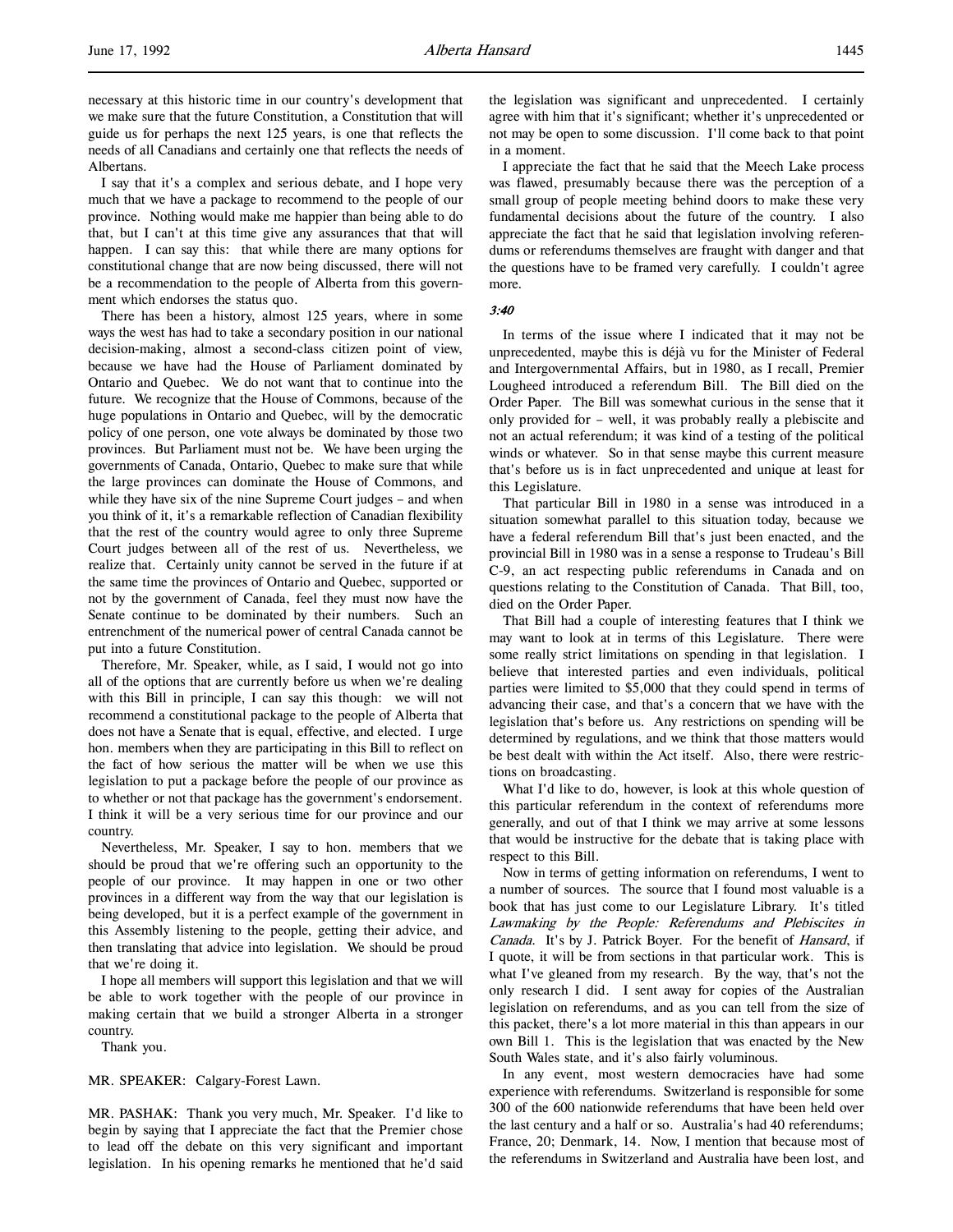most of them have dealt with constitutional questions. There have been undemocratic states, dictatorships such as Nazi Germany, that have held referendums, and that's usually to get some legitimacy for actions the government has embarked on. Often they get support for their referendums that's in the 98, 99 percent range. We're talking about a referendum that's going to be held in a democratic state.

Canada's had two nationwide referendums, one having to deal with liquor issues and a second referendum that dealt with conscription issues during the Second World War. There have been approximately 39 provincial referendums.

Just as an aside, for those people that have a background in Latin, the plural of referendum according to most authorities is referendums. Referendum, as I understand it . . . [interjection] Not the Liberals. It's a Latin gerund, and gerunds in Latin are not pluralized. Most neutral nouns in Latin are pluralized by adding an "a." So it's not "referenda"; it's "referendums."

In any event – and this is a key; it comes from the introduction to this book that I just mentioned – if referendums are to be accepted, they must be conducted under the rules that ensure fair play. I quote: how to control the use of money and how to ensure reasonably equal access to the media are problems that have yet to be satisfactorily resolved. That will be an issue, and I hope that at some point the government side will address that issue, because there are many examples of where individual interests can sway political decision-making. A good example of that, of course, is the last free trade deal that we entered into. The majority of Canadians by voting for the New Democratic Party and the Liberal Party indicated that they were opposed to the trade deal. We got it anyway. One of the reasons that's suggested why so many Conservatives got elected in the last election was that there were a lot of third parties that put a lot of money into the election campaign at the last minute, in a sense perhaps buying that federal election. I've had one Member of Parliament from the city of Calgary tell me that if the provincial government hadn't put a lot of money into sending out a publication in support of the trade deal just in advance of the last federal election, we wouldn't have elected as many Conservatives in this province as we did in that election. So the whole question of spending dollars in a referendum campaign has to be weighed very carefully to ensure fairness, and if we don't get fairness, then the whole question of the results of a referendum will be brought into disrepute and the referendum won't achieve the objective that governments and other members of the Legislature might hold in advance.

The right to vote on a law is meaningless unless the government is sincerely seeking a real expression of popular thinking of a matter that is in question. The Premier mentioned the triple E Senate and how important it was to Albertans. Suppose he wanted to avail himself of section 1 of the proposed Bill, the Constitutional Referendum Act, which says that "The Lieutenant Governor in Council may order that a referendum be held on any question relating to the Constitution of Canada." Perhaps he might want to test the waters on a triple E Senate. Well, it'd make a very real difference whether the question was asked: do you support a triple E Senate? I think that if a question was put that baldly, probably 90 percent of Albertans would say, "Yes, we support a triple E Senate." If we phrased the question slightly differently and said, "Would you support a triple E Senate regardless of its consequences for the continuation of Canada as a country?" I think we may get a very, very different result. So it's very important that these questions be framed very carefully and clearly so that we get at what it is that people really want.

I'd just like to indicate some of the arguments that have been advanced in favour of referendums and then look at some of the arguments that have been advanced against the holding of referendums. Well, here's why referendums I think have such popular appeal. First of all, all issues are faced. Issues that those in power might otherwise normally like to avoid are brought to some kind of decision by a referendum. Secondly, decisions are brought to the people. People will debate; they'll vote on it rather than having the decisions made in some abstract place such as the Legislative Assembly of the province of Alberta in Edmonton. Thirdly, public decisions are arrived at through public debate and discussion rather than behind closed doors, as some people perceive occurred at Meech Lake. Some people are fearful that the current political resolution of the constitutional questions is also heading in that direction. The popular will is accurately expressed. Now, there can be no doubt about that. The people have spoken on the issue. Apathy and alienation of the electorate, in the view of some who favour referendums, would come to an end because people are meaningfully involved. Six, the public interest is served. There's a perception out there that instead of politicians being worried about what's in the best interests of future generations, politicians always have their eyes on the next election. Well, a referendum would set that concern aside. Finally, Mr. Speaker, the human potential of citizens is increased if we hold referendums, because voting on referendums leads people to participate in the political process, and hopefully it would lead to other meaningful kinds of participation on the part of the people.

The arguments that are usually advanced in opposition to referendums are as follows. First of all, they are perceived to pose a threat to established political systems, established political order, and to political authority in general.

The second objection is that results of a referendum may be debatable themselves. When Newfoundland was looking at becoming part of Canada, a referendum was held. There were three choices on that referendum, but no single choice got a majority, so the results of the referendum were meaningless, and they had to hold yet a second referendum.

#### 3:50

Thirdly, Mr. Speaker, that ordinary citizens are unable to make wise decisions is a view that is held by some people. Now, that's not to put down ordinary citizens and say that they're less intelligent than politicians or anything like that. It's just that politicians are paid to spend the time to research these complex questions, and they're in a stronger position to make more enlightened decisions when it comes to these very, very difficult issues.

A fourth objection is that the popular will may not be adequately expressed. A simple yes or no, if that happens to be the referendum question, is very simplistic. It doesn't permit for nuances. It doesn't permit for any kind of consensus to develop or give-and-take. A yes or no is a pretty harsh decision, and it doesn't allow for the kind of compromises that may be essential, particularly on these very difficult constitutional issues.

Perhaps even more critically, the whole notion of a referendum is based I think on an old Jeffersonian model of democracy in which people, usually the males, of small towns in New England would come together. They'd debate important issues in the same political forum. There'd be many opinions given. As people would receive opinions, there would be a lot of give-and-take. Out of that discussion and debate people would arrive at wise decisions. In that case, if you have an informed electorate, an informed body of opinion, then a vote on a referendum issue makes some sense. There's a real fear in today's age that people who have control or influence over the media and who can buy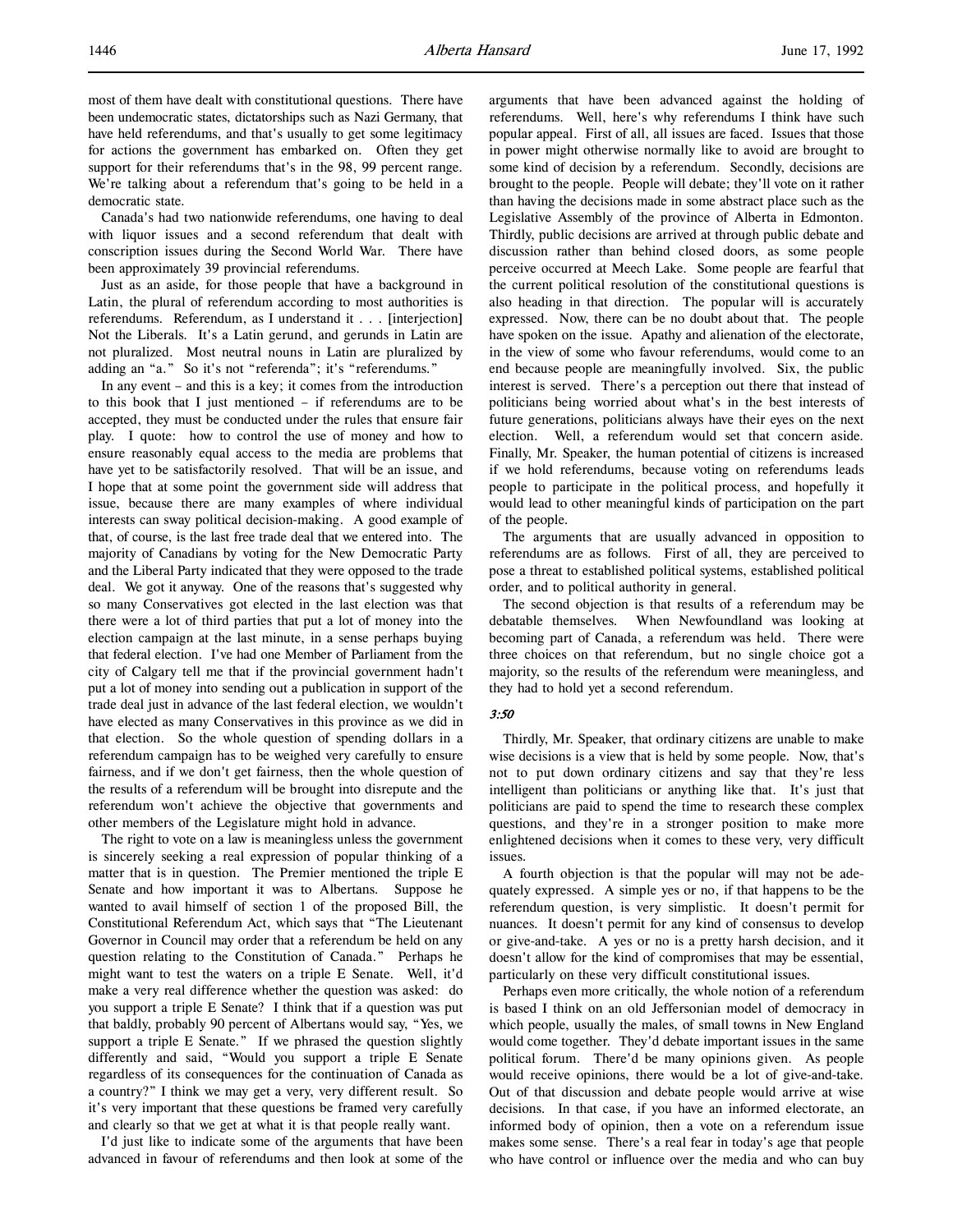media time can influence the decision that people will make in their interests so that the collective good is lost. The media, as we know, doesn't permit people to answer back to it. It's a oneway flow of communication, and those that control the flow of that communication can control the hearts and minds of people.

I think it's important that we make a distinction between plebiscites and referendums. There's some confusion here because sometimes the words are used interchangeably. A referendum very clearly is something that is legally binding on the government, whereas a plebiscite may not be, and that seems to be the generally accepted difference between referendums and plebiscites. Referendums began to be used in the 1850s. An obligatory type of referendum was developed in the Swiss constitution, and that's why there have been so many referendums held in Switzerland. A referendum quite clearly binds a government to enact a law or not, according to the voters' wishes.

Financing of campaigns and providing of information is, as I indicated, a critical question. Virtually all Acts in Canada are silent on questions of expenditures, other than that 1980 federal constitutional Bill which was never enacted. Restrictions on the amount of money to be spent by the factions for or against are not legislated, with the exception, as I said, of that referendum Act of Canada. It established limits on both contributions and expenditures and provided for reimbursements from public funds for organized groups participating in a referendum debate. I'd like to see something from the government side brought forward perhaps during the debate in committee. If not, we intend to bring some resolutions forward ourselves on that issue.

Members of the Assembly might be interested to know that some early drafts of referendum legislation in western Canada provided that a pamphlet would go out some 60 days in advanced of a referendum. That's also provided for, by the way, Mr. Speaker, in the Australian legislation. The Australian legislation provides that in advance of a referendum being held, both points of view with respect to a referendum question be distributed to all potential electors on that issue. They limit the number of words that those statements can contain; I believe at the national level it's 2,500 words. I think that in our legislation we should be looking at something like that. I'd like to see some guarantee that all people who participate in a referendum are clearly exposed to both sides of the issue that would be referred to them.

The city of Calgary, by the way, sent out a 12-page brochure along those lines when voters in Calgary were asked to support or oppose borrowing money for a civic centre. The only restrictions on people from either side participating were some broadcast regulations, and we may need to do that, too, in terms of our own regulations – not regulations; I'd rather see it in the Act that we have limits, as I said before, on government spending, on thirdparty spending, and some system of reimbursing those people who want to participate in providing views with respect to a referendum question.

Now, with respect to the wording of questions, this again is absolutely essential. Questions must be expressed in the clearest possible terms without any ambiguity. A good example of the confusion that can arise from that occurred in Saskatchewan in 1956, when 34.2 percent of the electorate there voted on the time to be used in their locality: 101,290 people favoured central standard time; 19,380 favoured central daylight saving time; and 83,267 favoured mountain standard time. So there was obvious confusion because no one preference got a majority. That situation, with all kinds of confusion, lasted until 1962 when the province was divided into two time zones: a central standard time and a mountain standard time. Those are some of the perils and pitfalls.

We have a half dozen or so amendments that we'd like to bring forward during committee stage. I'd be very pleased to provide, I would assume, the Minister of Federal and Intergovernmental Affairs with those amendments in advance of committee stage for him to have a look at to see if he could support any of them. We're prepared to support this piece of legislation at second reading stage, Mr. Speaker. The amendments, though, are critical to us. We anticipate a significant discussion and debate over these issues during committee stage. As we've indicated, the whole notion of holding referendums is indeed very complex.

Just by way of conclusion, it's very important that we have an informed electorate, and all steps must be taken to ensure that. We have to make sure that an electorate can't be overly persuaded because one side has more resources at its disposal than the other side. The Bill, as I've indicated, at this stage leaves too much, in my view, to the Lieutenant Governor in Council and to regulations. It doesn't spell out enough of the procedures under which a referendum would be conducted. I've indicated that referendums are fraught with danger. They involve highly emotional issues, and often those who push for referendums do so in the belief that they have popular will on their side.

With those comments, I would welcome further discussion and debate on this very critical issue.

MR. SPEAKER: Thank you. Before the Chair recognizes the Deputy Premier, just for purposes of the debate, according to the Concise Oxford Dictionary, seventh edition, the plural can be either "ums" or "a".

The member not only for Medicine Hat but Deputy Premier.

MR. HORSMAN: Mr. Speaker, I don't intend to get into a revisiting of my Latin classes of my high school days, so whatever.

This is the Constitutional Referendum Act, and I just want to make some comments, because as the Premier pointed out in his remarks, we have reached a watershed in our constitutional development and the decisions being made today will affect the kind of country our children and grandchildren will live in. For this reason we believe it is vital that Albertans have every opportunity to participate in the process of constitutional renewal.

## 4:00

As chairman of the Select Special Committee on Constitutional Reform I had the pleasure of traveling around this province through two sets of hearings and meeting with many, many Albertans. In total nearly 1,800 Albertans have made representations to the committee to express their views. On the basis of what Albertans told us, the committee issued its report in March. I know that members of the Legislature are familiar with the contents of the report, and I thought I'd just like to highlight its conclusions. I know that it has been partially debated, Mr. Speaker, but due to pressures of time with regard to the constitutional process in which I've had to participate, we have not had the opportunity of bringing back that motion for further debate.

### [Mr. Jonson in the Chair]

We found the major theme, though, running through the comments of many Albertans was a desire for the recognition of equality. Albertans want the Constitution to reflect the equality of the people of Canada and the existence of equal provinces. In calling for a reformed Senate, it was absolutely clear that Albertans want a Senate that is elected, effective, but also they very much want it to be equal. We also heard about the issues of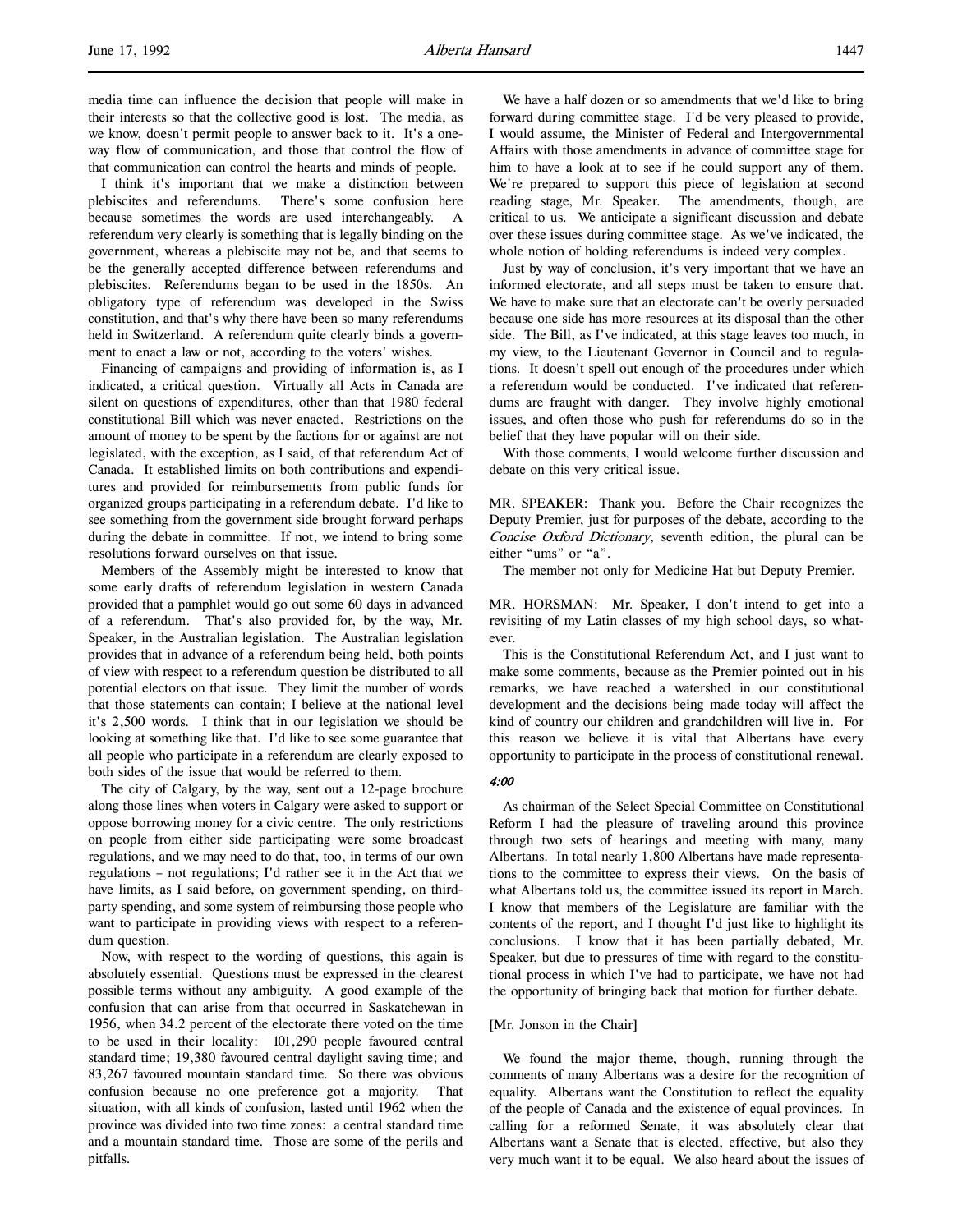Quebec's distinct society requests. We heard about issues relating to aboriginal peoples. I won't go into those during the course of this debate, but I just want to tell you again, Mr. Speaker, how deeply felt the views of Albertans were with respect to these matters.

In their comments to the committee Albertans did not restrict themselves to issues directly related to the Constitution; they also had many observations about the way in which our political system works today and how they would like to see it improved. They told us that they want to preserve our existing system of parliamentary government, but they said it should work better than it has been working. They told us, for example, that there should be more opportunities for direct citizen participation in decisionmaking. They had a number of suggestions to make in this regard, but the most popular was the idea of holding provincial referenda. While some Albertans expressed concern about the implications of holding these referenda, most Albertans who raised the issue said they would like to see them used for important issues. But there is nothing more important today than the future of our country and the Constitution which governs the way in which governments relate to each other and in which the citizens relate to their governments. The resolution of the other serious issues which we face today, including the economic ones, really depend on the assurance of stability in Canada, so I think it's entirely appropriate that a referendum be held asking Albertans to express their views on what kind of country they want in the future.

#### [Mr. Speaker in the Chair]

What's in Bill 1? Bill 1 provides Albertans with the opportunity to express their views on constitutional issues which will decide that kind of country we will have in the future. As the Bill states, a referendum must be held before the Legislature votes on any resolution to amend the Constitution of Canada. As you know, Mr. Speaker, this is how our Constitution is amended, and it's the only way it can be amended. It cannot be amended by a federal referendum or a plebiscite. It cannot be amended by one province alone holding a referendum. It can only be amended by Parliament and provincial Legislatures passing resolutions authorizing the proposed amendment. So this Bill, then, goes on to provide that no resolution can be passed in this Legislature until the people of Alberta have had an opportunity to express their views through a referendum. A resolution may be introduced in the House before the referendum is held. It may even be debated, but no vote on that resolution can be held until after the referendum has been carried out and the results are known to the members of this Assembly.

Now, everyone wants to know: what will the question be? What issues will the people of Alberta be asked to vote on in a referendum? Well, Mr. Speaker, I can't tell you the answer right now, since Bill 1 specifies, and I quote:

The question or questions to be put to the electors at a referendum shall be determined by . . . the Legislative Assembly on the motion of a member of the Executive Council.

That's an extremely important provision. We will have to debate in this Assembly what the question will be. It will not be devised by the Premier or Executive Council or by the government through its members, but all members in this Assembly will have the opportunity to participate in the debate about what the question or the questions will be, and I think that's extremely important.

Now, as the hon. Member for Calgary-Forest Lawn has indicated in his useful participation in the debate, that is going to be an extremely significant and difficult matter to deal with. Let me tell you, there are a number of combinations of questions that are being bruited about this country today. Indeed, some people and some strategists at the federal government level are proposing the type of question, suggesting there might be one that the federal might ask, something to this effect: do you love Canada? Well, that type of question, quite frankly, would be meaningless unless it dealt with the real issues that are in the package which is now being discussed with a great deal of intensity in the process with which I've been involved for the past over three months, Mr. Speaker.

The hon. Member for Calgary-Forest Lawn raised the issue of the triple E Senate and said that if merely the question "Do you support a triple E Senate?" were posed, he expected there would be a large number of people in the province supporting it. I agree. Then he posed this question: would you support a triple E Senate regardless of its consequences for the future of Canada? Or words to that effect; I'm sorry if I haven't got it precisely, but I think that is the intent. Clearly, that type of question by itself, considering the other aspects of the matters we've had under debate, would be an irresponsible question to pose. It would be an irresponsible question to pose if the federal government were to make that the question in any national referendum or plebiscite.

Clearly, what we have to do is put together a package. It would also be irresponsible – let me put it this way – to say in a question: would you prefer a triple E Senate against a distinct society for Quebec? I think I know what Albertans would say on that, but that would also be an irresponsible question to pose. Or a question by itself: would you support a triple E Senate over a veto by Quebec and Ontario? That, by itself, clearly we could tell the answer to today. Public opinion polls would bear out the answer to that question. Or we could pose another question: would you support a triple E Senate in place of fair government to recognize the inherent right of aboriginal self-government? That by itself would be unfair and irresponsible considering the matters that have been under discussion today. Or we could even go so far as to say: would you support a triple E Senate against the concept of a social charter in the Constitution?

Clearly, what we have to strive to achieve is not that type of confrontational question on specific issues that are under debate in the current package. What we must come forward with is a question which deals with all the issues which must fit into the constitutional package that is being debated and discussed now and worked on with intensity by all governments, federal, provincial, territorial, and by the aboriginal participants in these discussions over the past several months.

### 4:10

I hope, Mr. Speaker, that the type of question that we can put to the people of Alberta will be: do you approve of this constitutional package which includes fair treatment for the smaller provinces in Canada, ensuring that there will be representation equally in one of the bodies and one of the Chambers of the federal Parliament; which provides for fair treatment for Quebec with regard to its particular concerns relative to its language, its culture, and its civil law; which provides for fair treatment for the aboriginal peoples of Canada; and which provides for a fair distribution of the responsibilities between the orders of government? Do you approve of the package which has been negotiated amongst the governments with the aboriginal peoples and which will govern this country in the future? That's the type of question that we should be striving to ask Albertans, and that's the type of question the federal government should be striving to ask Canadians should they decide to utilize the legislation which they have passed through the federal Parliament. So clearly the question which is going to be asked must be debated in this Assembly, and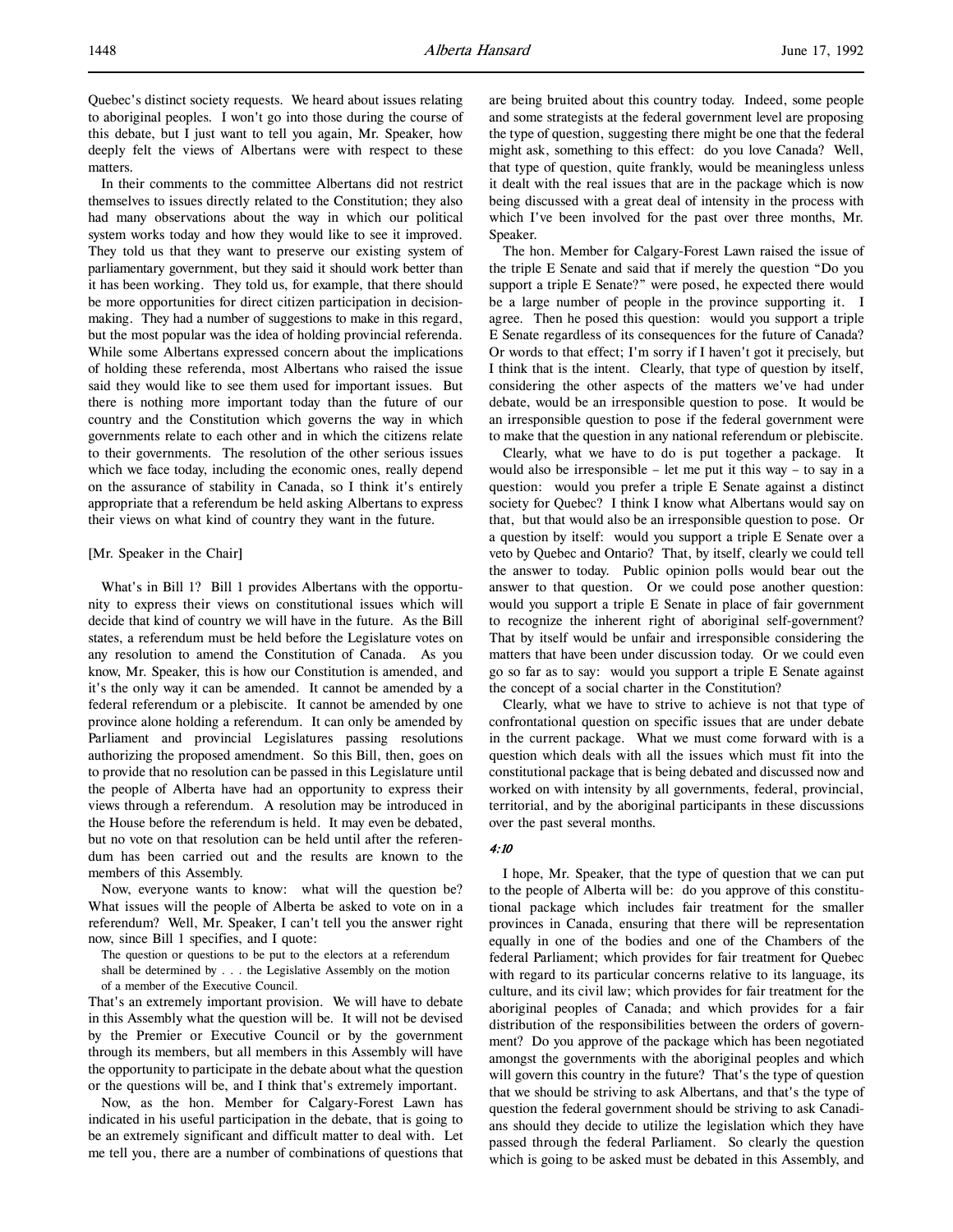all elected members will be given a full opportunity to participate in that debate.

But I repeat again, Mr. Speaker, it would be irresponsible in the extreme to isolate one of the elements of the current package and place that element against the future of Canada. If anybody is seriously thinking about doing that at the federal level, let me tell them today in this Assembly that if they take that approach, they will be doing a great disservice to Canada and to the future of national unity.

I'd like to draw your attention to another important provision of the Bill. As the Premier emphasized, section 4 is extremely important because it specifies that the results of the referendum will be "binding . . . on the government." The government is then obligated "as soon as practicable" to decide the best way "to implement the results."

Another important consideration many people are raising is: when will the referendum be held? Bill 1 provides that the referendum can be held at any time, either on its own or in conjunction with a provincial general election or at the same time as the municipal elections.

At this point we do not contemplate an early provincial general election. Holding a referendum on its own would be an expensive option, but since municipal elections are due to be held this fall, in October, we may very well want to schedule a referendum to coincide with those elections. The decision will be made later, as will be the question issue. But I must say that the election of Canada's first elected Senator three years ago this coming October provided a very good precedent for holding a referendum at the same time as the municipal elections. Despite the qualms on the part of some elected municipal officials about how that might distort the situation with regard to their own elections and the fears that Albertans were not capable of dividing the two issues out, it was successful, and it did not impair, in my view, the municipal election process at all. All that it did do, I think, Mr. Speaker, was ensure that there was a much larger turnout of electors than had been the case across this province in municipal general elections. I'm sure every elected municipal official would welcome a larger turnout to ensure that they indeed had a mandate from a larger number of people than has been the case in the past.

In conclusion, Mr. Speaker, I look forward to hearing the comments of other members on the Bill. I would appreciate the hon. Member for Calgary-Forest Lawn – and if the Liberal members of the Legislature have additional amendments they would like to give us an advance look at, it would be helpful for us to see those, to see whether or not any of those could indeed be incorporated. I appreciate the offer of the hon. Member for Calgary-Forest Lawn to do that. I welcome that initiative on his part today, because I think it is the type of Bill that we in this Assembly do not want subject to, as we did not in our select special committee except on the rarest occasions, the entry of partisan political attitudes and approaches to the matter of such significant consequence to the people of Alberta and to Canada.

This is an historic document because it will give Albertans the right to vote directly. Every eligible voter in this province will have their say. The government will be bound, and it will be the people, not the politicians, that will make the final decision on those issues that are extremely important to the future of Alberta and to Canada.

MR. SPEAKER: Calgary-McKnight.

MRS. GAGNON: Thank you, Mr. Speaker. This is probably the most important issue that I've ever been privileged to speak about in this Assembly. It's very hard to believe that it's already one

year since the all-party select committee traveled around the province listening to the views of Albertans. It was a very precious time, I believe, for us to contact and communicate with and listen to Albertans, and I feel that it was a great privilege to have been on that committee.

I want to say to the Deputy Premier, the Member for Medicine Hat, that all of us are very grateful for his contributions as a leader in areas of the Constitution and especially for the very hard work and the dedication that he's shown in the last several weeks. I'm sure the pace was unbelievable and the pressure was intense. While we may not agree on everything, we certainly have to agree that he has served Albertans very well.

Mr. Speaker, on May 31 I held a constitutional conference in my constituency. About 80 people showed up on a very warm Sunday night in May, and I thought that was a significant number because advertising had not been done for a very long time. They certainly agreed with the content of our all-party select committee report. They liked the way it was structured, the fact that we said some things had to be dealt with now, some things could wait, some things didn't even have to be done within the constitutional round. So it seemed that there was great approval, and it was really, I think, verified that our findings certainly hold true in my riding by this representative group of people. We talked that night about inherent right to self-government by aboriginal peoples, communication across the country, with a group from Calgary working with the Quebec people on exchanges and so on. We talked about division of powers, and I spoke about process. People seemed to appreciate that very much. They do love and respect Canada. They want rights, but they also want to have responsibilities clearly spelled out so that it's not all give; it's take as well. I think most clearly they said that unity does not mean uniformity and that that is something all of us must work towards achieving.

Now as regards this referendum Bill, our caucus has always been on record as supporting a mechanism which allows for genuine public input on constitutional change, and in that spirit we give our support to the substance of Bill 1. It is our hope that this Act will represent an assurance on behalf of this government that they will involve Albertans in the process leading to constitutional renewal, and I think the Premier in speaking earlier did give us that assurance. Albertans demand to be informed and consulted, and that is the basis on which this referendum will be held. However, while we support wholeheartedly the general direction of Bill 1 because it does ensure public input, we do have some apprehensions and a few questions with regard to some of the specifics. I would like to mention those today.

### 4:20

The first matter of concern is substantive and deals with the nature of the referendum question. Section 3 of the Bill states:

The question or questions to be put to the electors at a referendum shall be determined by a resolution of the Legislative Assembly on the motion of a member of the Executive Council.

We feel, Mr. Speaker, that any referendum question must be constructed very carefully and that the questions employed must be clearly defined and objective. I recall that when the all-party select committee tried to put together a subcommittee which then put together the questions to be asked by our pollster, it was an extremely difficult exercise. They held many subcommittee meetings in order to arrive at the questions, and even then there were accusations and suspicion that a majority on the committee was trying to construct the questions in such a way as to receive the type of answer they wanted. I think we really do have to avoid that type of suspicion in the exercise which we will engage in.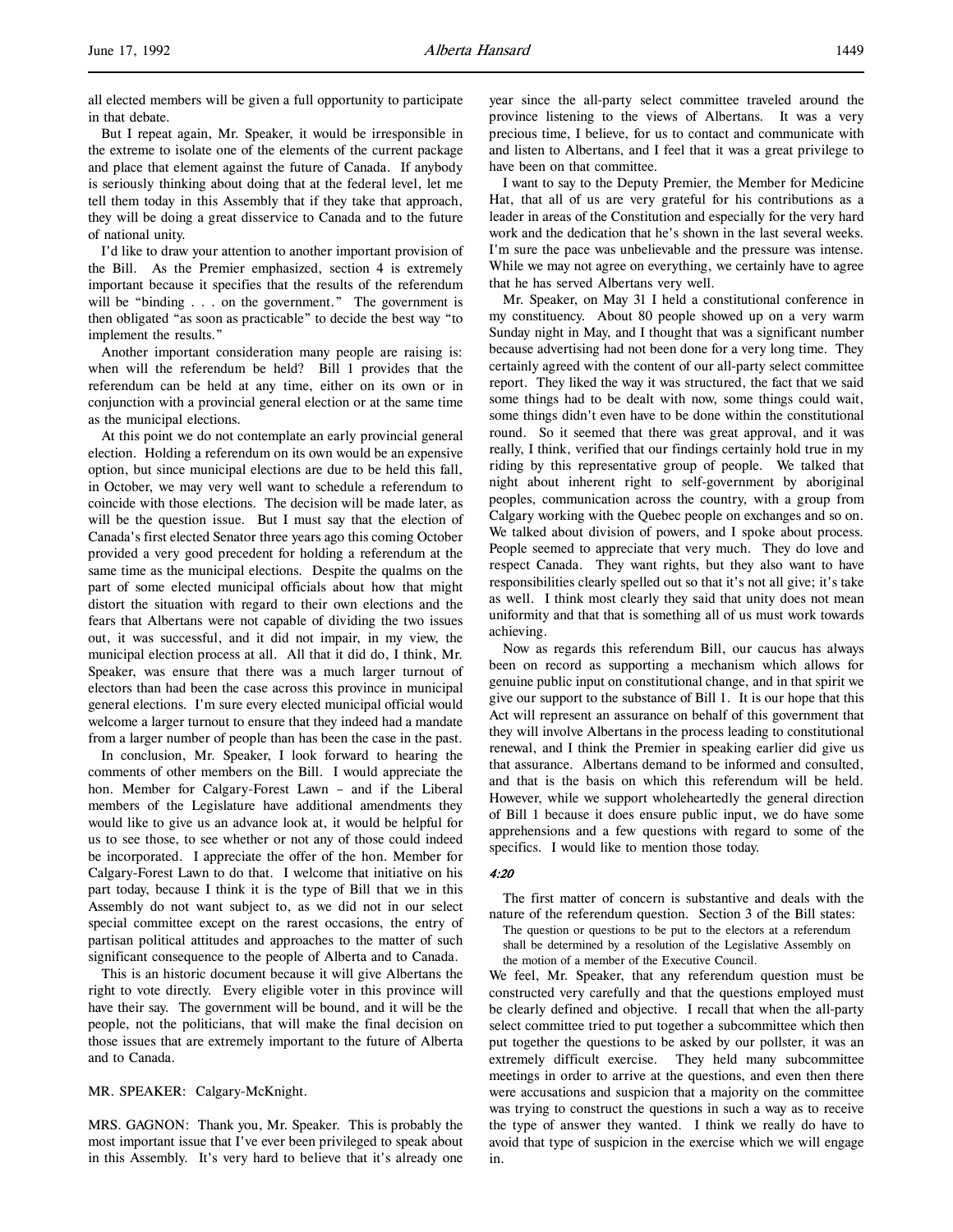Furthermore, Mr. Speaker, we don't believe that the substance of the questions should be left to the government. Now, the minister has indicated that there will be a debate within the Legislature on the questions, but we would like to be involved in the question development process. Because of that, we really believe that when we do come to committee, we would like to present an amendment which would say that rather than Executive Council preparing the question, an all-party committee of the Legislative Assembly should prepare that question, and then that question should be subject to a free vote in the Legislature so that members could represent truly the opinions of their constituents. The process of question development is one which I think is key, and I would definitely like to have more discussion on that.

A second concern is the issue of timing. The minister has indicated that it will probably be held in conjunction with the municipal election in the fall. However, I see us being squeezed, unless we're here most of the summer debating the nature of the questions, because the municipal elections are normally held the third week of October. I just don't know, unless we come back early in the fall, when we will be able to have a full discussion on not only the process of the question development but also on the questions themselves. The questions and the timing have to be totally free of consideration of the political fortunes of any political party in this province. Otherwise, this will be a betrayal of the spirit of co-operation and consultation which we all enjoyed most of the time on the committee and which other members of this Assembly and Albertans expect.

A third issue not of concern but of uncertainty is the nature of the binding referendum. We support the fact that it should be binding. However, if the results are binding, does this preclude flexibility on the part of Alberta in a process which by its very nature evolves and must be consultative and must include cooperation? Of course, if Albertans are presented with the final package from the federal government as the nature of what they are voting on, then I guess my concern about flexibility as the evolution takes place should not exist. However, if the final, final discussions with Ottawa and with the other provinces have not been held and if the package does not reflect the final federal offer, I don't know how a binding referendum in Alberta can be of assistance, because the government of the day may very well need that flexibility to continue to negotiate. So I think the question of how binding it is has to be addressed.

The other concern about the fact that this will be binding is: how will a member be able to reflect the views of his or her constituents on the subject of constitutional change through a free vote in the Legislature if a binding referendum has been held? I think some of these things have to be clarified or else we're going to catch ourselves in some traps.

Other members may want to speak, so I will try to move very quickly.

Another concern that we have is a concern about the broadended nature of the regulations under section 10. These have to deal with contributions to the political parties or groups or persons who will be campaigning on the question, one side or the other, expenses that may or not be incurred by political parties, persons, or groups of persons, and so on. We certainly would like to see a lot of clarification under the regulations under section 10. As a matter of fact, we believe that members of the Assembly should have seen those regulations before beginning debate in second reading, because we're debating blind here. We really don't know, except for very broad themes, what it is that we are talking about.

Another great concern, I think, is to avoid the suspicion by Albertans that this is just a government public relations exercise. I think that so far we have seen that the government is serious and that what they have said will happen means they are taking it seriously. But as I said, unless the regulations, which I'm concerned about, are looked at very carefully and the questions answered very carefully, it will be seen as something that again is being manipulated, and Albertans do not want to be manipulated.

One of my greatest concerns and one of the questions which I think we are all asking is: what is the relationship between a national referendum and our provincial referendum? If we have a national referendum where all Albertans of voting age have voted, does that make a provincial referendum superfluous? What is the relationship between the two? I think we certainly have to address that.

In conclusion, because I know that other members may want to speak, our caucus and our party are prepared to support and to give their approval to this Constitutional Referendum Act, provided that many of our questions are addressed and that during committee some of the amendments which we will propose will be considered very seriously by members in the Legislature. It's a time when we all have to deal with trust and goodwill. All of the i's can't be dotted and all of the t's can't be crossed, and we have to hope that everyone else is dealing with trust and goodwill.

With those comments, Mr. Speaker, I thank you for listening.

MR. SPEAKER: Drumheller, followed by Edmonton-Jasper Place.

MR. SCHUMACHER: Thank you very much, Mr. Speaker. I am very pleased to have the opportunity to say a few words with respect to Bill 1, which I believe is the culmination of the feelings of Albertans that have developed in the period since the 1982 Constitution Act was passed in Ottawa. At that time I was what I guess would be called an ordinary Albertan, not being encumbered by the fact of being elected to anything. I know myself and a large number of my friends and acquaintances and associates at that time felt that we would have liked to have had something to say about the adoption of that Constitution because, to put it rather mildly, we were not in favour of it. I think that a lot of the chickens have come home to roost that started flying with the adoption of that legislation.

#### 4:30

Comments were made by the hon. Member for Calgary-Forest Lawn with regard to testing public opinion on the triple E Senate and how important it was to Albertans as, in effect, a deal breaker. Of course, our government has looked upon the triple E model as a deal maker. I don't want to get involved in the contents of a possible package, but I do want to say that it's disturbed me that the New Democratic Party seems to be going to great lengths to question Albertans' commitment to true Senate reform along the lines of the triple E. I notice that in addition to what the hon. Member for Calgary-Forest Lawn has had to say, the New Democratic Party House leader says that they're considering doing their own poll because they didn't think that the Yerxa organization really was fair, because the Yerxa questions didn't indicate whether or not Albertans were prepared to see the triple E concept be a deal breaker. I'd suggest, Mr. Speaker, that the Yerxa questions certainly did test that out.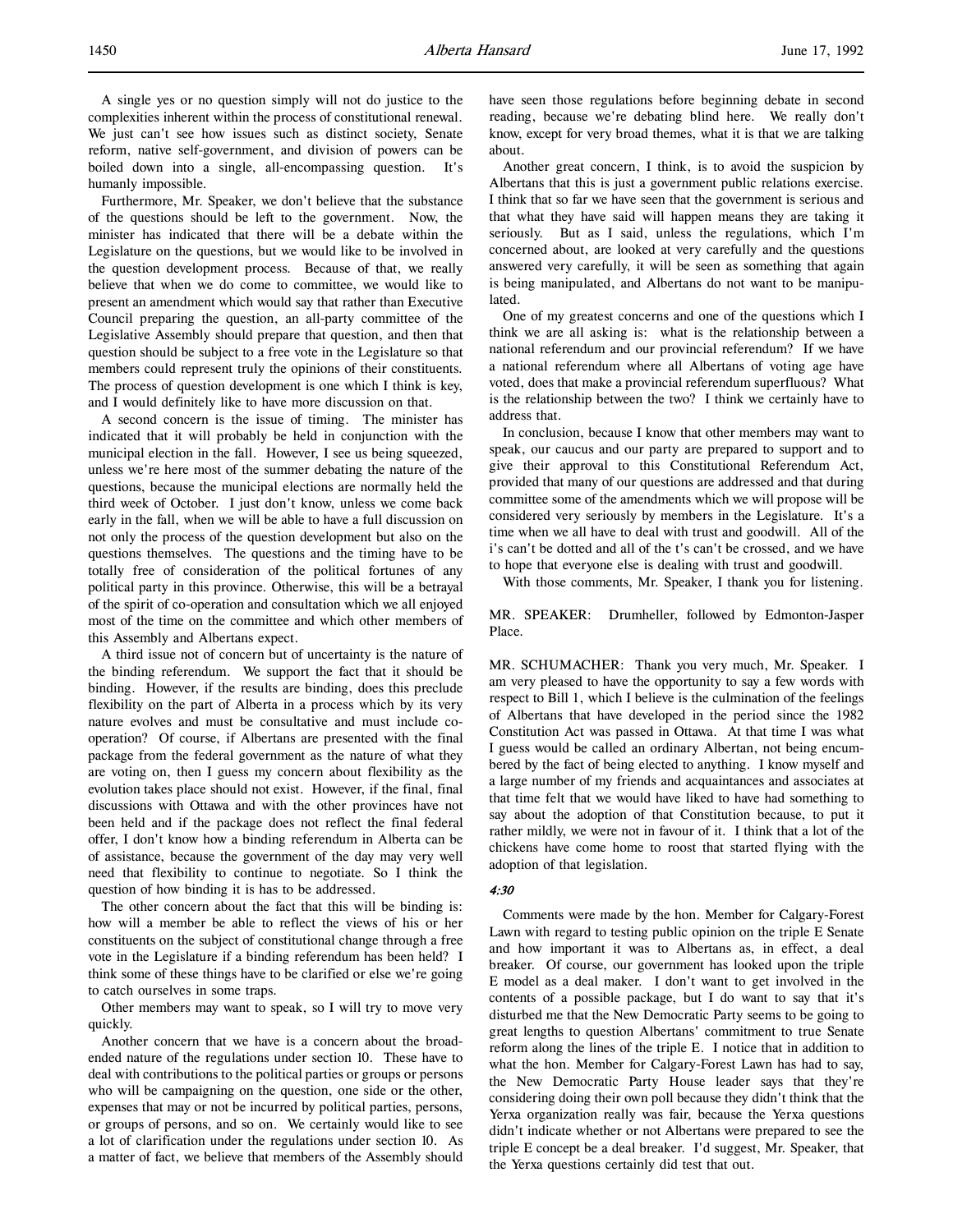The Yerxa poll asked these two questions. Should Premier Getty stand firm for a triple E Senate even if this means that it may be difficult to reach an agreement with Ontario and Quebec in the current round of constitutional talks? To me that implies: do Albertans agree that this could be a deal breaker? Of course, in answer to that question, two-thirds of Albertans said, yes, Premier Getty should stand firm even if it was a deal breaker – two-thirds.

The next question was: should Alberta, Saskatchewan, Manitoba, Newfoundland, and Nova Scotia back down on their request for a triple E Senate in order to prevent Quebec from holding a referendum on separation from the rest of Canada? That is also a question that I think is related to whether or not Albertans truly feel this matter should be a deal breaker if our requests for equality in our nation were not heeded. In answer to that question, 71 percent of Albertans said that Alberta should not back down.

I think that the experience I gained from being the chairman of half of the former Select Special Committee on Constitutional Reform in the public hearings that I was privileged to attend leads me to believe that Albertans certainly want to be consulted before any final decision is made on changes to our Constitution and that that consultation must be heeded, and it can only be heeded if the results of that consultation are binding upon this Legislature.

I think I would characterize the hon. Deputy Premier's description of a possible question as being very optimistic, and I suppose that depends on how he feels these negotiations are going to turn out. I gather today that he's feeling quite optimistic. I do agree that the question has to be asked as it regards the whole package. The hon. Member for Calgary-McKnight doesn't seem to think so. She said that all parties should be involved in framing the question. I'm just wondering whether there's anything that the Liberal Party feels the government should do on its own. I wonder if there's anything in the whole face of the government activity that they feel should be done by the government or whether we should even have a government anymore the way they approach things, because it seems like nothing should be done in this province in the area of public administration unless it's by some all-party input.

I would suggest to them that, you know, there has to be some reward for effort, and if we acceded to their suggestions, they wouldn't care whether they ever became government. Quite frankly, I think there should be sometime a change in the government. I don't think very soon. Sometime in the next 15 or 20 years would probably be a good time to change the government, but if we acceded to this type of thought, there would be no incentive for anybody ever to gain the reins of government. So I think that incentive should be left. I believe in the incentive society, and I can't believe that this type of thing should be left to some type of all-party committee.

She also went on to wonder about the question of timing and the binding effect of the question. I don't know whether the hon. member really understands what the legislation is that we're discussing. The legislation provides for a question to be put before the people of Alberta when there is something that would amend the Constitution. She seems to think that we're going to hold a referendum, test public opinion, and then go back to the negotiating table. Well, Mr. Speaker, I don't understand what her thought process is there. It's quite clear that we're going to have a question after all the negotiations have been done and some proposal is out there for resolution by all the Legislatures in the country.

She also said: is this just going to be a PR exercise? I think her party also took that attitude before the Select Special Committee on Constitutional Reform was set up. They seriously questioned whether they were even going to participate in it, because they said, "Oh, all that committee's going to be is a PR exercise on the part of the government." Now we see that she says it was so rewarding, that the report of that all-party committee was so well received by members of her constituency. I don't know why she doesn't go on the fact of past performance and what we've been able to accomplish here as a government. At least the New Democrats were eager to participate in this constitutional committee and participated fully. I have to say that the hon. Member for Calgary-McKnight did too, after she got there, but after having that good experience she's using the same terms now with respect to this legislation.

As far as her questions about the national referendum, I think it should be made quite clear to her that the federal government is not proposing a referendum at all. It's quite clear that the federal government says that if they go to any type of vote by Canadians at large, it's going to be in the nature of a plebiscite and not a referendum.

So, Mr. Speaker, I think that the bona fides of this government have been proven over the last year in this area of constitutional reform. The people ask for this opportunity to express themselves and bring some measure of their direct control over their future in this country on constitutional matters, and that we should accede to that desire as expressed to our select special committee and pass Bill 1 and give the people what they should have.

### 4:40

MR. SPEAKER: Edmonton-Jasper Place.

## Point of Order Citing Documents

MR. McINNIS: Thank you, Mr. Speaker. Before I begin my remarks on second reading of the Bill, I would just like to refer to Beauchesne in respect to the last speaker's comments. He quoted extensively from a document which I think he said was a public opinion poll done by John Yerxa and associates. Beauchesne at  $495(2)$  and  $(5)$  makes it clear that a document like that which is quoted and "specifically used to influence debate," ought to be laid upon the Table. I think it would helpful for all of us if we had the same information base upon which to discuss these issues. I thought I heard him suggest that the House leader of the New Democrats felt another poll was required, and maybe there's a good reason for that, but none of us can tell unless he lays that particular document on the Table. I didn't want to interrupt his train of thought at the time, so that's why I'm raising it now.

MR. SPEAKER: Hon. member, in that regard as a point of order, I suppose, the Chair will check the Blues as to the statements that were quoted and compare it to whatever document may or may not exist and refer it back to the House in the next day or so.

Please continue, Edmonton-Jasper Place.

#### Debate Continued

MR. McINNIS: Thank you, Mr. Speaker. The idea behind the Constitutional Referendum Act is certainly not a new one. Bill 1 is clearly in line with our tradition of political democracy. I believe the Member for Calgary-Forest Lawn referred to the New England town hall model of democracy. I think there's a more ancient variation of the same thing. The ancient Greeks, at least those who had the right of citizenship, would gather in the town hall meeting and discuss issues at length and vote as a community. That, I believe, is the origin of democracy as handed down and passed on to us today.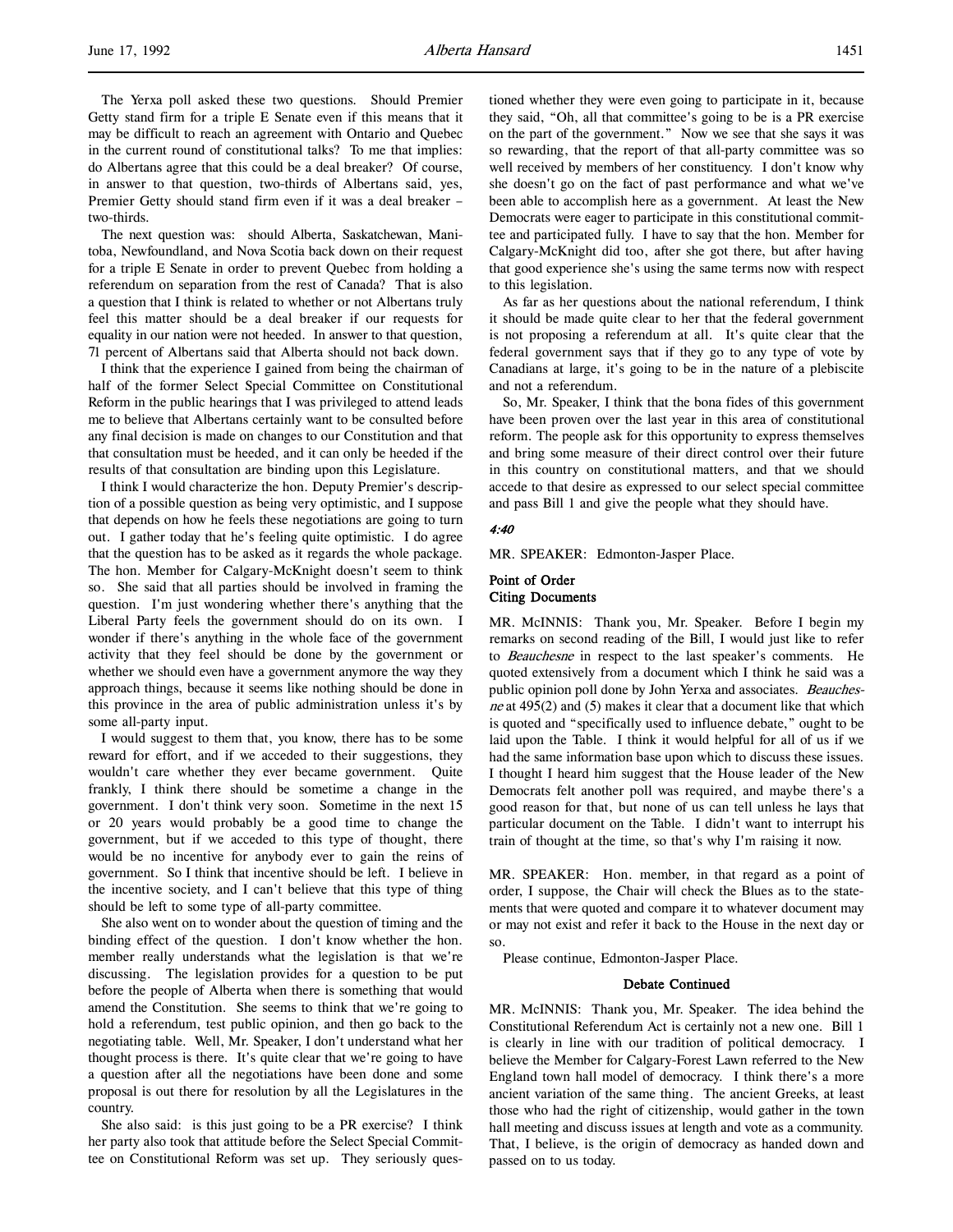Clearly most Albertans and most Canadians believe that democracy is not something that happens once every four or five years when there's an election day, and then drift off in some other direction. We demand the right to be involved in issues on a daily basis. We demand accountability. We demand, on occasion, doing things on an all-party basis. I had to laugh when I heard the Member for Drumheller talk about how he feels things have gone too far in the direction of all-party this and multiparty that and public consultation the other. In fact, our democracy is way, way too far the other way. We have a system in which a minority of the population votes for a political party and they get a majority of the seats in the Legislative Assembly or Parliament. The one person who is the leader of the majority party has absolute power over who goes in cabinet. All of the ministers of the Crown are there because they were appointed there by the president of the council, somebody who just happens to lead the party that happens to get the majority of the seats. That's a tremendous amount of authority: the authority to pick who's going to be in the cabinet, and to unpick them as well.

### [Mr. Jonson in the Chair]

The majority within parliamentary institutions have very many incentives to follow their leadership, not least of which is what we call the confidence convention in British parliamentary systems, which says if the government loses a vote on a substantive proposition, a vote of confidence or a budget item, the government has to resign and there has to be an election. So the rest of the governing party has to stay in line for fear of triggering an election where they might very well lose their seats. Certainly that would be the case in Alberta today.

In our system of government there's an awful lot of authority that's concentrated in the one person who heads the cabinet and the people that he or she chooses to be with them. There are a lot of people who are reacting against that. They react against the fact that a government which could be elected – well, in the case of the last Alberta election I think the governing party got 42 percent of the vote but only a little over half the population voted. So really it isn't a heck of a lot more than 20 or 25 percent of the population that put the government into power, but they govern not as if they represent that minority that elected them but as if they represented everybody in the population, which of course they don't. I mean, there's no way, shape, or form that they have that type of legitimacy. I think a lot of things have to be done to try to fix that distortion in the system.

It's very unfair when most of the population doesn't support the GST and it's brought in anyways, when most of the population doesn't support these international trade agreements which are ruining our manufacturing economy, but governments do it anyways. This government has talked about how unfair they thought the national energy program was. Well, they're all things that can be done, because in between elections governments in our country have so much authority that they can do things that are plainly not supported by the population.

It's not at all surprising that there's a demand to bring in all kinds of reforms and institutions which will tend to counterbalance that majoritarian dictatorship which we experience under the guise of the British parliamentary system on a day-to-day basis. A referendum is clearly one of them. I think there are many others that we should look at as well. The New Democrat members were anxious to get the all-party committee on the Constitution thinking in those directions. I think as far as we got with them was the commitment to produce yet another all-party committee to study those questions.

But today we have a referendum Bill. A referendum is seen as a way to give people a direct say, a way to open up the system from the tight control of the Premier and the cabinet to allow others in. If indeed that's what the government is saying, that they want to give people a say, I have a question which I hope the sponsor of the Bill, the Premier, would answer in his conclusion of the debate: why is it that the people haven't been given any particular say over the terms of this Bill? Why doesn't this Legislature have some number of us hold hearings so that Albertans who have views about the conduct of referendums on the Constitution have an opportunity to have their say to us as legislators before we pass judgment upon the terms of this Bill? It seems to me that if the object of the exercise is to open the process up and to give people a greater say, why not give them some say on this Bill right now? Why don't we have a subcommittee of this Legislature holding public hearings in this building while we're in session? This Bill was introduced on the opening day of the session back in March: plenty of time to do that. Why not open up the system that much to give people some say over the terms of this particular Bill?

Now, referendums are not unheard of in Canada. They're not unheard of in the province of Alberta and are certainly not incompatible in any sense with our parliamentary system of government, but I think history has shown and most of us believe that the institution of referendums should not be overused; it shouldn't be trivialized. I can't imagine, whatever technology may hold in the future, that we would have people at home pushing buttons, voting on every question that comes along. As most things in life, it ain't quite as simple as it seems. You don't just have democracy break out all over the planet all by itself. There are some very important questions. When you think about the idea of people having a button on their TV remote that says yes or no, that they could vote on questions before us, wouldn't you like to know who's pushing that button? Wouldn't you like to know what they know about the question? Wouldn't you like to know who's framing the question that's being asked and who's supplying the information? These are all critically important questions when it comes to the conduct of referendums. Obviously we're not going to see referendums trivialized in that way and overused.

In principle the New Democrats clearly believe that the population must agree to our Constitution. The Constitution is the basic law of the country. It governs the people as well as governing the lawmakers. I think it's a very fair test to say that any Constitution that doesn't have the support of the people voting in a referendum is not a Constitution that's worthy of governing the people. That's such a basic element of the social contract which makes up our civil society that we believe in principle that it's absolutely a good idea to allow the people the opportunity to vote in a referendum.

#### 4:50

We also believe that a referendum campaign around constitutional questions can be an educational experience. It can give people an opportunity to understand rich detail about constitutional proposals, about our constitutional history, and about our system of government that they wouldn't have otherwise. There are many ways that you can expose yourself to this information if you want to, but I think of having a campaign where people make argument one way or another, some structured debates, possibly town hall meetings such as the Member for Calgary-McKnight mentioned, possibly televised debates. There is within the referendum law in Quebec a provision that every voter shall receive at least 10 days before the vote a booklet which has information pro and con about the referendum. So we see a referendum campaign as being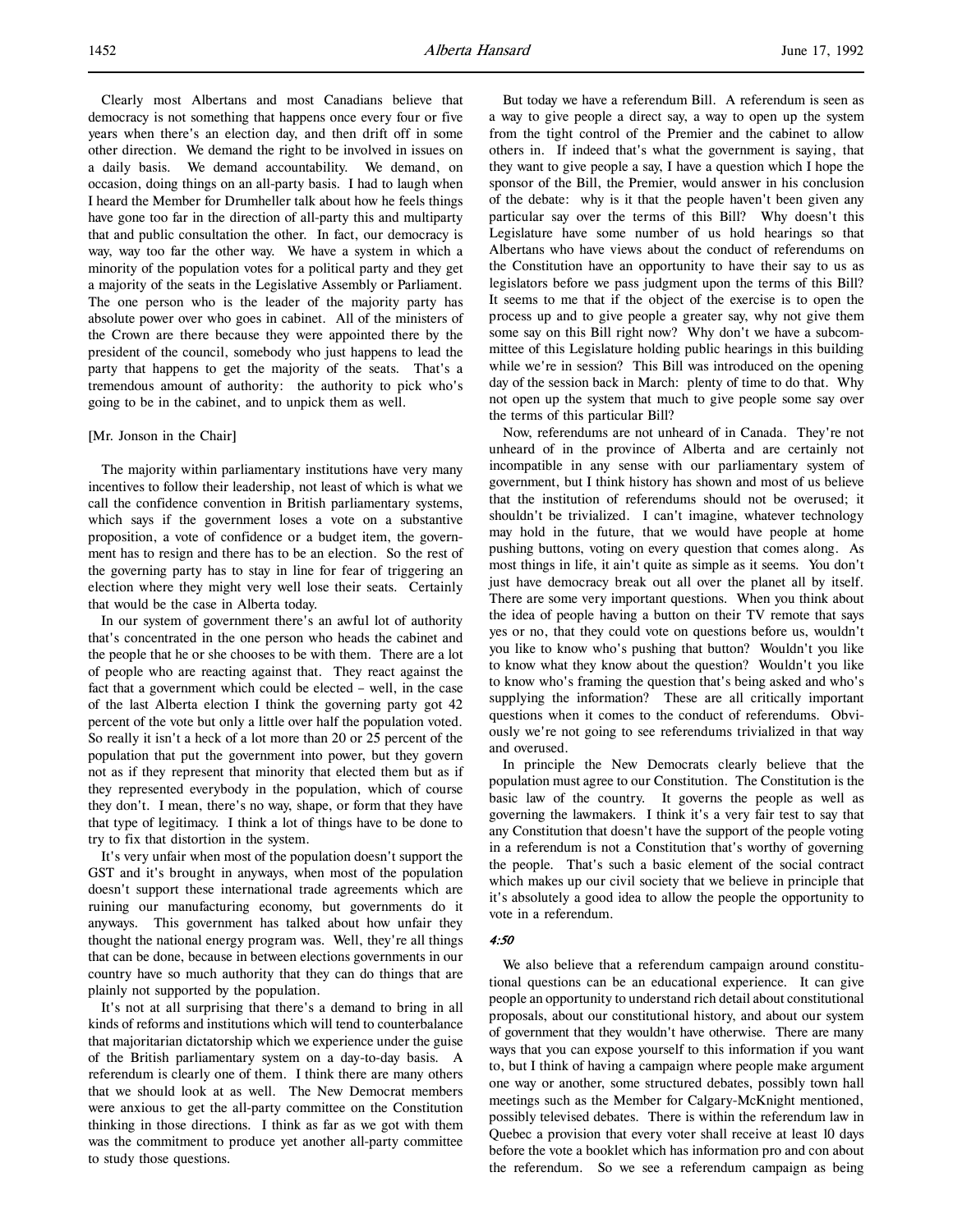potentially an educational experience, with the entire population being able to learn more about our system of government as well as the details of constitutional proposals and the question that they have to answer.

In principle there are no problems, but – and I think there are several very important buts here – we have to look first of all at the context of what's happening in our country, Canada, today. The Deputy Premier referred to the discussions he's been involved in in the Constitution, and we know that's been a rocky road. I remember one 24-hour period when I woke up in the morning and almost the first thing I heard was the Deputy Premier of Alberta saying: that's it; it's over; the constitutional talks are at an end. It was a very bad way to start the day, let me tell you. But then within 24 hours he was hopeful again. He was saying we should continue talking, that things that were said, were unsaid – within 24 hours he felt downright optimistic about it, and he sounded almost glowing today about the prospects and the potentials there. We're in a situation which is a roller coaster ride, an emotional roller coaster, to be sure, for all of the people who are directly involved, but I think for the rest of the country. We all have so much at stake as we approach our 125th birthday. When we think about what's happened to the societies and the governments – the systems in the eastern bloc when they break down, the things that happen when countries fall apart, when systems fall apart, the type of anarchy that takes place – it's not a pretty picture. So we all have a lot at stake.

Now, one public opinion poll which I'm pleased to table in the Legislature when I get a chance – Angus Reid/Southam News did a poll April, May of this year on the whole question of referenda specifically. They weren't asking about all of these constitutional questions. It's quite interesting that most Canadians feel that a referendum can play a very positive role in the Constitution, but there are some questions that I find quite troubling when I think them through. For example,

Canadians were presented in this survey with the hypothetical possibility of a constitutional deadlock where the Premiers and the aboriginal representatives were unable to reach an agreement on the proposals offered . . . on the Constitution and the federal government chooses to offer-up its own proposals on a nationwide referendum.

Well, we all know that the House of Commons has now dealt with national referendum legislation. In this instance, three-quarters of the people who opposed a referendum suddenly switched and said, "Well, yeah, under those circumstances that's a pretty good idea." It was not the idea of a referendum straight up; it was not a unanimous proposition at all. Approximately two-thirds of those in English Canada thought it was a good idea, whereas slightly less, 58 percent, in Quebec thought it was a good idea, but a substantial minority were opposed.

Well, three-quarters of the opposition vanished when they said: well, what if the referendum is a deadlock breaking mechanism? I've thought a lot about this because I've read through Bill 1 several times, and I'm not certain how this Bill and this government deal with deadlocks. You know, nobody talks about a referendum on failure. If there is no deal that Alberta agrees to, it may be very difficult to structure a referendum. I suppose the people who run campaigns fantasize about a situation in which all of the other provinces get together and they agree to something, and then they get to put it to a referendum and fight against it and run a campaign for office in which they stand up against the federal government and against Ontario and for Alberta, but I think the real world doesn't necessarily work out that way.

What about the possibility of a national referendum in which proposals are put literally over the heads of this Assembly and this government? I think there are some dangers involved in that, and

I'm not certain that this government really wants to be cast aside quite that easily. I'm sure that if they find themselves in a minority position in the negotiations, they would like their position taken seriously right to the very end. The idea that you throw out a national referendum on some proposals that the Alberta government doesn't agree to has some complications, I think. You know, it's sort of dueling referendums. What does Bill 1 say then? Do we dream up a question which we think might somehow counter that or influence the vote and have it held on the same day? The current context of the discussions has to be taken into account when we assess the provisions of the Bill.

I think Calgary-Forest Lawn mentioned it, but in addition there are a number of fairness issues that are not addressed in this referendum Bill per se. For example, the issue of timing, which is a very crucial issue in terms of referendums, especially in constitutional negotiations, is left in this Bill entirely up to cabinet. The Lieutenant Governor in Council can order a referendum under section 1 or section 2 and in such an order will specify the timing, which is the provision under section 5 of the Act. All of the cards are stacked in favour of the cabinet headed by that one all-powerful person, the Premier, who is the head of the governing party. They've clearly stacked all of the chips in terms of referendum timing in their favour, one party acting unilaterally and alone.

On the question of finance I find it appalling that financial issues are not dealt with at all except under section 11, which says that the taxpayers are liable for the costs of running the referendum, whatever they may be. Well, I think a stand-alone referendum in Alberta has got to cost at least \$20 million, maybe more. What it costs piggyback to a municipal campaign, I don't know, but it doesn't deal, for example, with what role does the government play in campaigning on a referendum? The government commands in some sense the operating funds of the province, the public service. They have an ability under this Bill to go out and try to influence the way people are going to vote, to sell a position one way or the other. Now, that to me is not letting the people decide; that could very well become a question of manipulating the public to arrive at a certain conclusion which is politically convenient for the government. I think we've got to take the government out of the question. If we're going to say let's let the people decide, then we shouldn't have the government trying to influence the vote one way or the other. I think that should be made plain at the outset.

Secondly, I think my colleague from Calgary-Forest Lawn mentioned that you shouldn't be able to buy a referendum vote either, but reading Bill 1, it's like they don't care who spends what. Come to Alberta, whoever you may be, and spend whatever you feel you want to in order to influence this vote. Well, we don't believe in our country that political office should be bought. We don't believe in our country that somebody like H. Ross Perot should be able to spend up to \$100 million of his own funds when the most any presidential candidate has ever spent – that was Ronald Reagan four years ago – was \$50 million. We don't believe that in our country, yet this government brings in legislation that makes that entirely possible. If somebody has a proposition that they feel should be gotten through, all they really have to do is convince the cabinet on the timing and influence the wording, and they're home free. They can spend, spend, spend as much as they want. We should have at least reasonable limitations upon the contribution of any one individual. I don't think this should be decided by which corporation has the slickest ad campaign or which grouping of special interests has the most money to hire the best opinion researchers and advertising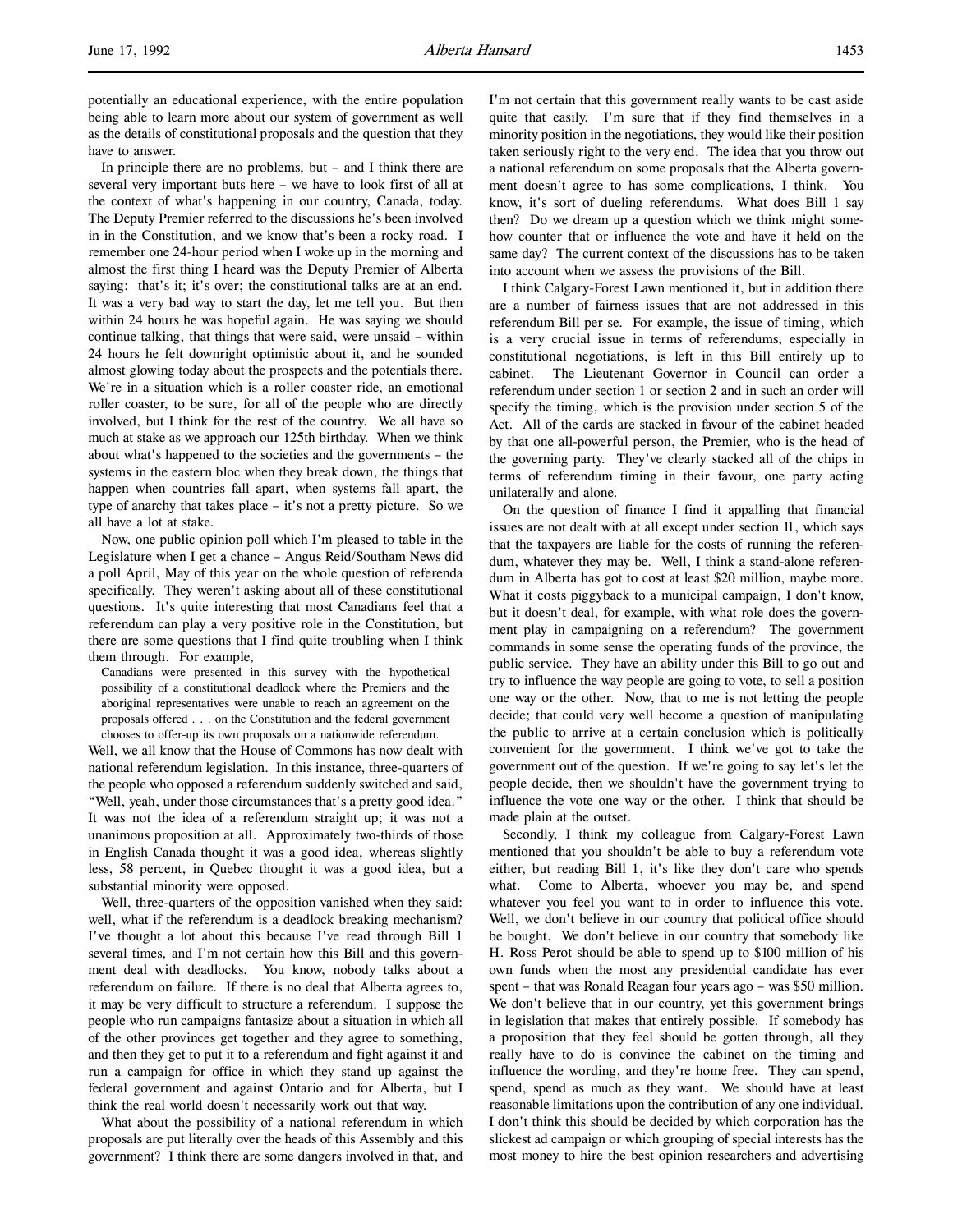technologists. That's not my concept of democracy, and I think it's appalling that that concept of democracy is embedded in here.

# 5:00

Now, the clarity of the question. If you're going to go to the people on a referendum, you have to have a question that's clear, that's unambiguous, that's not loaded, and there are many bad examples throughout history. I was going to read the Quebec referendum question of 1980, which is in excess of a hundred words long and goes in several different directions before it arrives at a question that the government of the day thought they might win. Well, it turns out they didn't.

How about this one from Manitoba in 1983. This was a big campaign by enemies of the government.

Should the provincial government withdraw its proposed constitutional amendment and allow the Bilodeau case to proceed to be heard and decided by the Supreme Court of Canada on the validity of the English-only laws passed by the Legislature of Manitoba since 1890?

Yes or no. Well, you know, a columnist by the name of Don Sellar of Southam News said it was "legalistic in tone, doublebarrelled in construction, and dynamite in content." That's the kind of thing that can very well happen under this legislation.

I'm not particularly at ease because the Legislative Assembly gets to debate the referendum question, because we know what happens here. It's the same old game. You know, people who are elected to government by a minority of the population have a majority of the vote, and they can govern as if they govern for everyone. The very least you should do on this is try to seek consensus on the wording of the question. If indeed we're going to do something which is an honest question, doesn't have two meanings, doesn't point people in an odd direction, it should be a very simple matter for us to come to agreement on what those questions are. Why don't we have some question-setting process? In the United States, where they do a lot more of this kind of thing, they have public laws. It's illegal to ask certain kinds of questions: rhetorical questions, meaningless questions, questions that suggest an answer. I mean, there are all kinds of ways that these things can come unstuck.

### [Mr. Speaker in the Chair]

The examples that the Deputy Premier himself used – and again it's dangerous to quote people who are perhaps speaking extemporaneously. He suggested a question along the lines of: do you approve of the constitutional package which includes fair treatment for the west, fair treatment for Quebec? Well, when you get to "which includes," all of a sudden you're making argument, and we shouldn't be making argument in the question. We want the people to decide. We should be giving them a question, not giving them arguments. Now, I'm not certain that what he meant was that that's the kind of question the government was going to ask, but it did occur to me that in just that one example he gave, he referred to several examples of questions that were false questions, that were wrong questions, that were irresponsible questions, and then he gave an example of a right question. Well, the right question sounded like it was at least somewhat loaded to me.

Of course, the other fairness issue is the issue of information, and I think this Bill should provide that there be some balance in the debate between those who may have varying views. Nobody likes to be in a minority, but if you're in a minority, the last thing you want is to be ignored and not have an opportunity to be heard in fairness. I think that would be the problem if we had a national referendum in which the federal government went over the heads of the provinces to the people. People in some of the provinces would feel like minorities who were ignored. Similarly, some people might feel, under the detailed terms of this Bill, that their viewpoint and the viewpoints that they support were ignored in the debate, and we don't want that. In today's atmosphere, on the 125th anniversary of our country, Canada, we're all looking for things that unite us and will heal our wounds. We're not looking for things that will divide us further and create more wounds.

You know, we've got a pretty good principle here. Let us see that it's carried through in a way that rings true to our democratic roots. I think we can do that by looking favourably upon some of the amendments which will come forward from members of this House when we get into committee.

Thank you.

MR. SPEAKER: Call for the question?

HON. MEMBERS: Question.

[Motion carried; Bill 1 read a second time]

# Bill 33 Appropriation (Alberta Capital Fund) Act, 1992

MR. STEWART: Mr. Speaker, on behalf of the hon. Provincial Treasurer, I would move second reading.

MR. SPEAKER: The Member for Edmonton-Kingsway.

MR. McEACHERN: Yes, Mr. Speaker. I had occasion to make some comments about budgets the other day, and I want to summarize some of the points fairly quickly. What we've seen this session are three budgets, in effect, dumped on the Legislature all at once. The public accounts for 1990-91 came out on a Friday, and then on the Monday we had the budget, and of course in the budget was the forecast update from last year. I'd just like to point out that in those three years the Treasurer was, as usual, not very accurate in what he said was going to happen. In the 1990-91 budget he said that the government would spend \$780 million, and of course that ignored the capital expenditures and the heritage trust fund expenditures. Also, as time went on, it became clear that the consolidated deficit at that stage would be in the neighbourhood of \$2 billion, and indeed the public accounts that came out on that Friday did show a \$1.8 billion deficit on a consolidated basis.

In 1991-92 the Treasurer said he had a balanced budget. Of course, we told him that anybody could see through it and that he did not and that he was really just trying to have a good weekend with the Tories at their convention. That's the only reason he said he had a balanced budget. The numbers were clearly not accurate, and we told him that the deficit would be in the neighbourhood of \$1 billion to 1 and a half billion dollars at the time. This year when he brought in his new budget, he admitted that last year's deficit would be \$1.6 billion on the budget side alone. That did not include the Capital Fund, the heritage fund, and other things. So we still maintain that when the Auditor General reports next year, the budget side deficit will be close to \$2 billion and the consolidated figure will be \$2.5 billion, an incredible indictment of a government that tried to pass off a budget as a balanced budget. The problem was not just a downturn in the economy that lasted longer than people expected, but in fact it was because the Treasurer had brought forward inaccurate numbers from the start.

I then come to this year's budget, and I just say that it represents a rather interesting shift in direction from a six-year claim